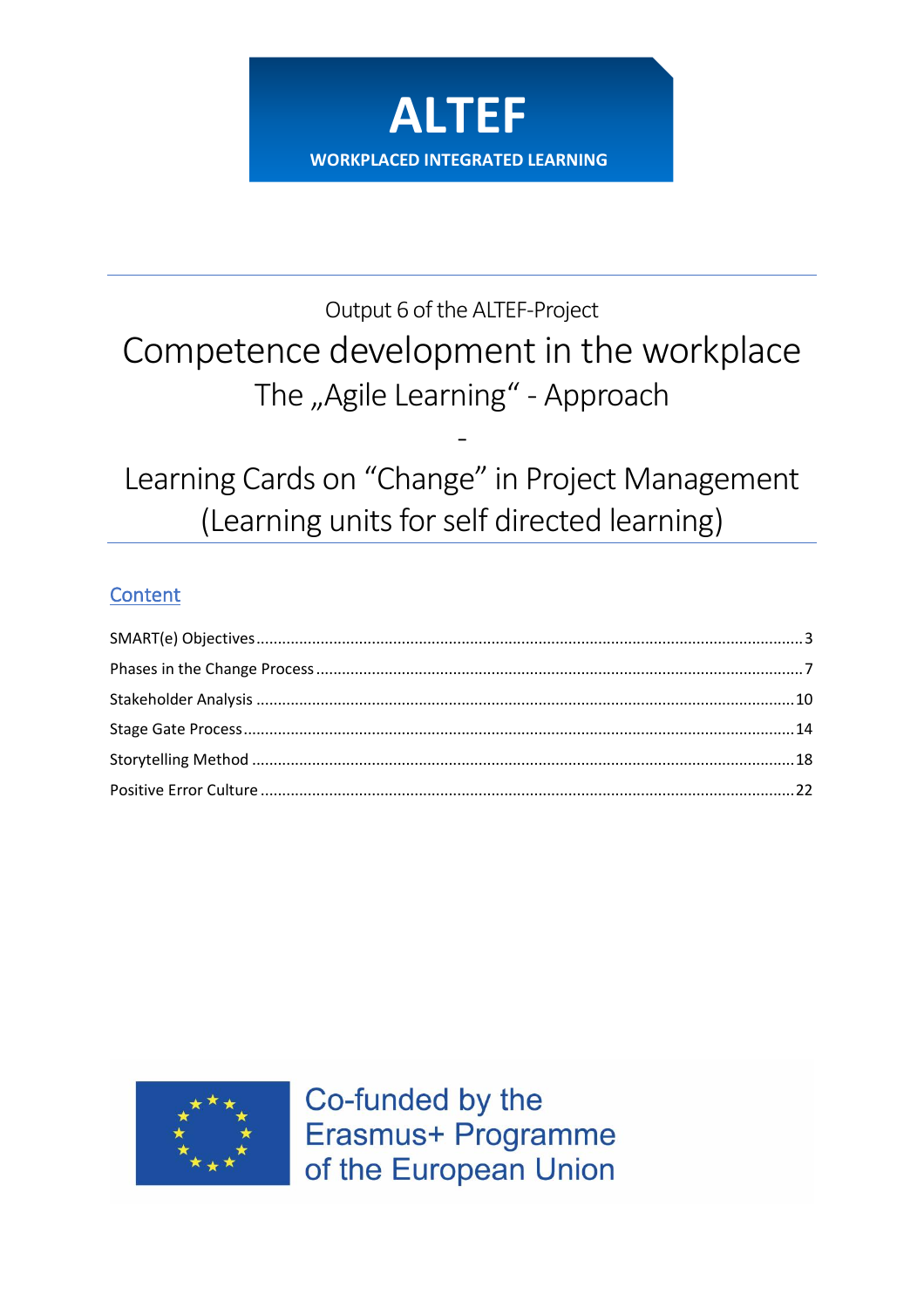# Authors

**Sandra Bräutigam, Peter Heßbrüggen, Benjamin Höhne, Eve Müller** on behalf of Fernstudieninstitut an der Beuth-Hochschule für Technik Berlin [fsi@beuth-hochschule.de](mailto:fsi@beuth-hochschule.de)

This paper is an output of the ALTEF project: "Workplace Integrated Learning for Technical Experts with a Vocational Background"

Berlin, Aalborg, Leiderdorp 2019

The European Commission support for the production of this publication does not constitute an endorsement of the contents which reflects the views only of the authors, and the Commission cannot be held responsible for any use which may be made of the information contained therein.

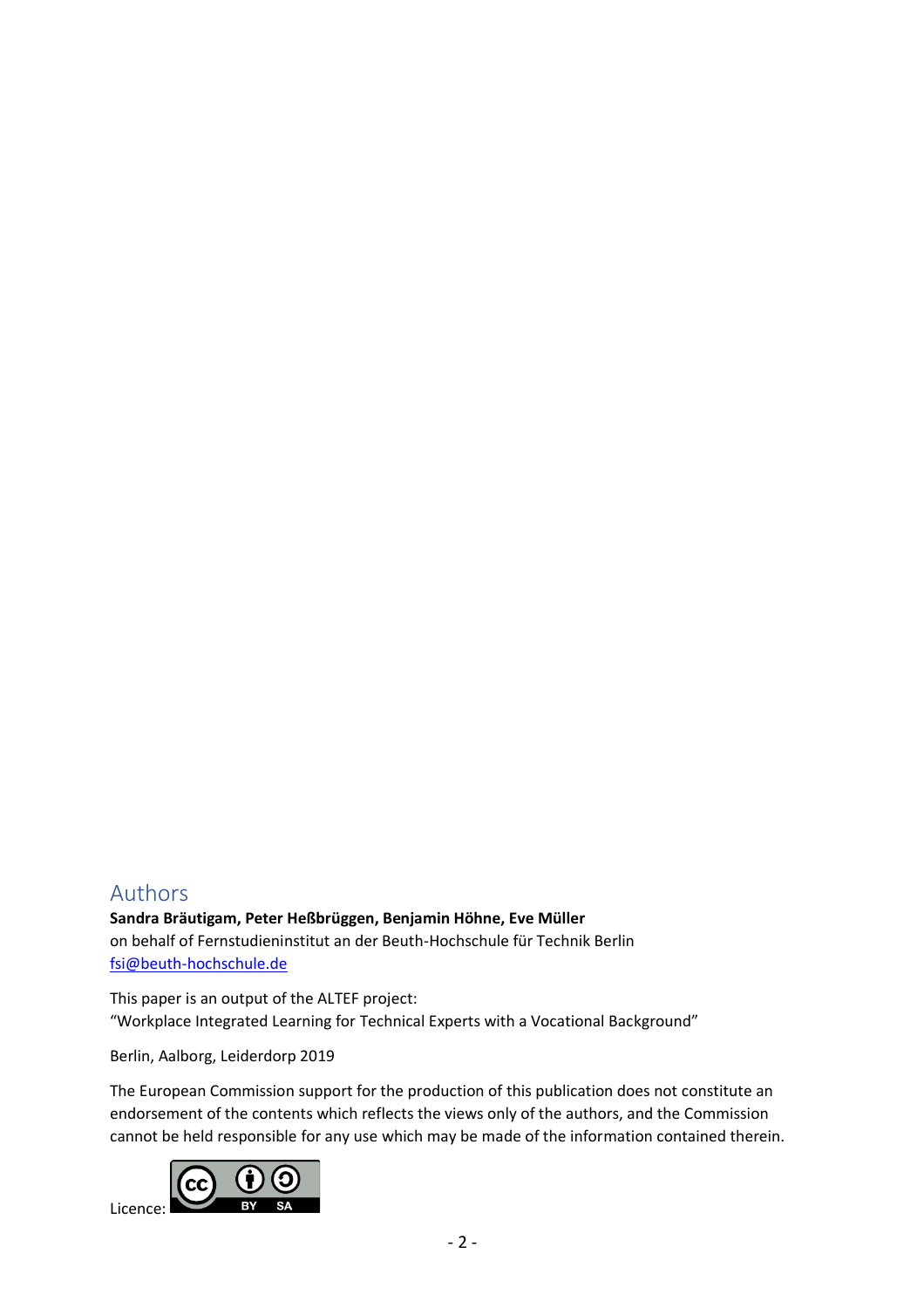# <span id="page-2-0"></span>SMART(e) Objectives

## By Eve Müller

## **Occasions**

- **Divides** Organising your own work in a self-organised way
- Initiating a personal change process

## **Outcomes**

- o Can derive goals from his own (working) everyday life.
- o Can independently specify SMART goals.
- o Can specify these goals using the SMART formula.

# Application

## **Occasion**

What would you like to formulate a specific goal for? Please briefly outline the  $\blacksquare$ occasion (e.g. start of a new project).

# Goal formulation

**Please formulate a specific goal. Pay attention to the SMART formula (specific,** measurable, accepted, realistic, terminable).

## Check criteria

**Please give a brief explanation of why you believe this goal corresponds to the** SMART formula.

# Impulses

It is a great hurdle to formulate goals in such a way that they can actually be achieved. Even if the SMART formula for the formulation of goals is often taught in seminars and further education and you may already be familiar with it, some people still make mistakes when formulating their own goals. That is why we would like to go into this method in more detail at this point. Because only those who have a specific goal in mind can consistently and efficiently plan and tread the path to this goal.

Formulating goals is not only important for individuals, but should also be given sufficient attention in every initiation phase of a project. Because number 1 of the reasons why projects fail are unclear goals. While one usually has no influence on the budget and the available resources, one can control the formulation of goals very clearly.

# SMART formula for the objective

SMART is an acronym and stands for specific, measurable, accepted, realistic and **terminable**. A state to be achieved through the project should exactly match these points.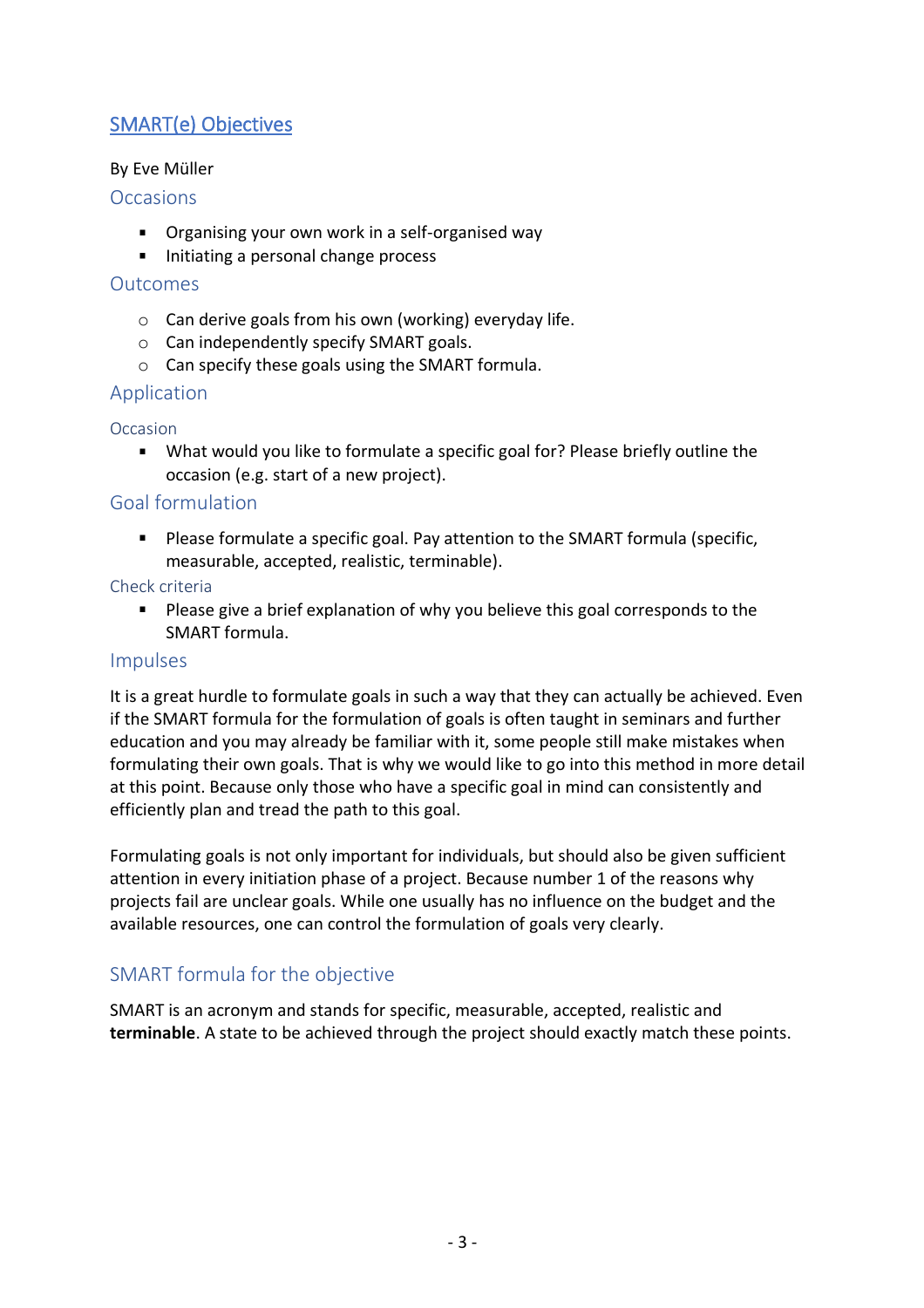

**S** for specific

A goal should be formulated as concretely and precisely as possible. This ensures that there is no room for interpretation. This point is particularly important if the goal is to apply to more than one person, as it ensures that all parties have the same idea of the goal. But it is also important for a goal of one's own, because it makes the goal more tangible and much more concrete. Specific does not mean that you are already describing HOW you will achieve a goal. Stick to the description of a target state. Early start of the project

Establishment of a project team with 5 members from all departments as of 01 February ? What exactly is it that I want to achieve?

**M** for measurable

Determine criteria by which you can judge whether the goal has been achieved or not. At best, these are concrete figures (e.g. elapsed time, costs, indicators of quality or progress). If you cannot measure the achievement of the goal, you cannot achieve the goal, because how do you then decide on success? Low project costs Compliance with a project budget of 300.000€ Increased customer satisfaction Increase customer satisfaction rating to 90% ? How can I measure my goal achievement ?

**A** for accepted

The acceptance of a goal is an important, albeit 'soft' criterion. Formulated goals should always be attractive and appropriate, because nothing is more demotivating than having to do something you don't think is desirable or see no reason for. Ideally, you will be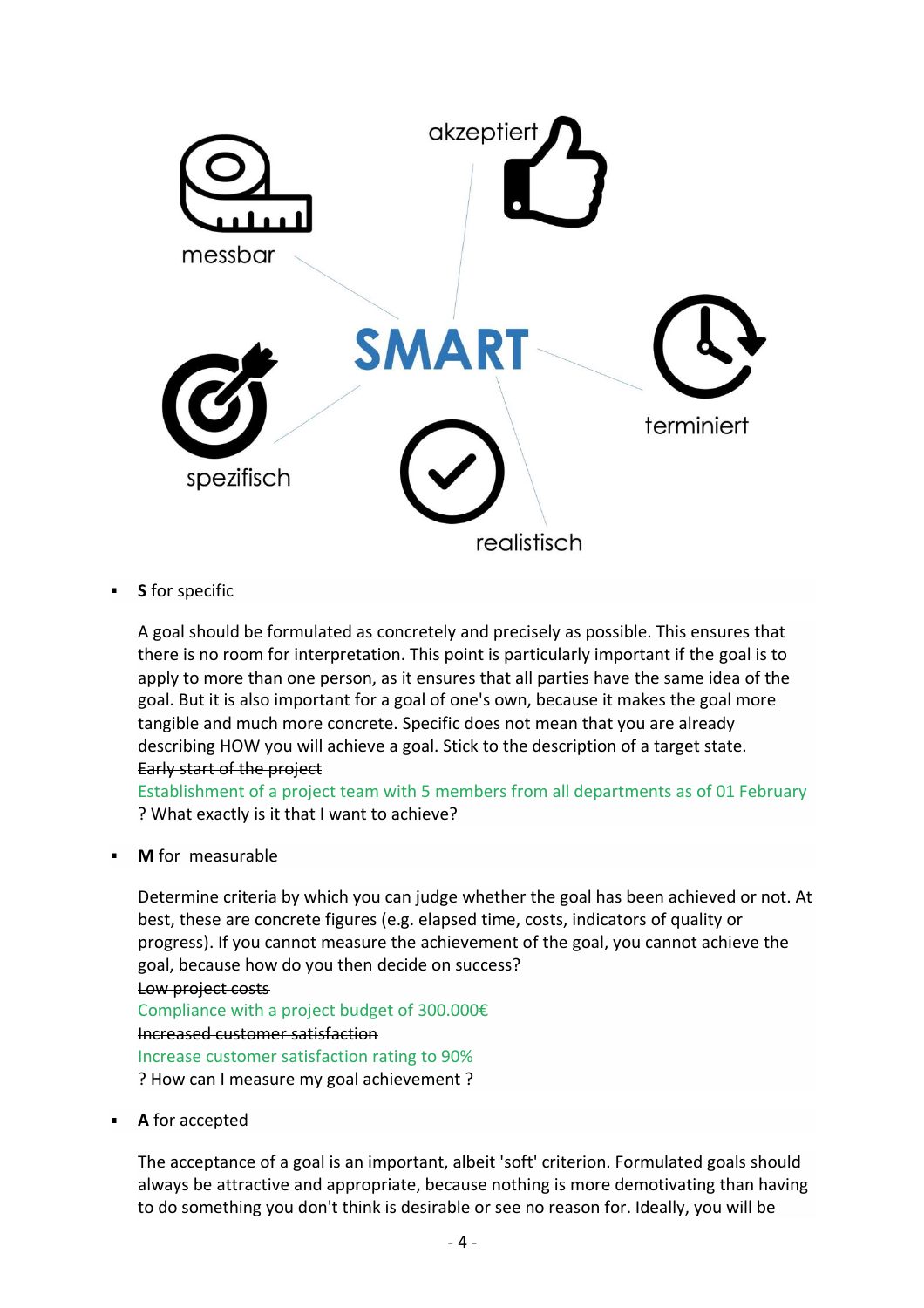enthusiastic when you think about achieving your goals. Then it will be easier for you to create motivation and put your goals into practice. If the target is to apply to several persons, all participants should be allowed to actively participate in the formulation of the target in order to maximise acceptance. It is also possible to weigh up different alternatives here.

Reduce customer satisfaction rating to 30%. Increase customer satisfaction rating to 90% ? Is the goal relevant and desirable for me ?

**R** for realistic

This point is closely related to the previous point. Goals that can be realistically achieved are more easily accepted and more motivating than goals that cannot be achieved anyway. It should therefore be assessed here whether the goal can be achieved with the given resources in the desired time. The basic rule here is: always choose a target in such a way that it does not completely overwhelm you, because then you run the risk of not trying it at all. Your goals should challenge you, but not overwhelm you. Be ambitious, but realistic.

#### Increased customer satisfaction

Increase customer satisfaction rating to 100% ? Is it really realistic that I will achieve this goal?

**T** for time bound

Every goal must have a clear deadline by which the goal is to be achieved. At this point, the final achievement of the objectives is assessed by consulting the measurable criteria. Even if the goal is to be valid for several persons, this date is central, since otherwise one believes fast, one has still eternally time. A concrete date makes legs!

#### Early start of the project

Setting up a project team by 01 February ? When do I check whether I have reached the goal ?

A final example: From "I want to earn 3.500€ per month. "I will earn 3.500€ gross (measurable) until 01.01.2025 (scheduled) through my independent work as XY (specific) in the month by means of this SMART formula. (realistic and attractive)". Usually there is not only one overriding goal, but also many smaller intermediate goals. All of these can be simplified and clarified using the SMART formula to maximize the chance of achieving goals.

# Research on goal setting

The two psychologists Edwin Locke and Gary Latham explored different forms of goal setting under the title "goal setting". Below you will find some practical tips that can be derived from 25 years of research and over 400 studies.

- o **Stick to the SMART formula!** Specific and ambitious goals always lead to better performance than vague and easy goals.
- o **Set yourself ambitious goals!** Ambitious goals are always more motivating than simple goals. So find a good measure between a too easy and a too difficult target. You can dare to do something. If you then achieve an ambitious goal, you can be all the more proud of yourself and particularly motivated to tackle new objectives.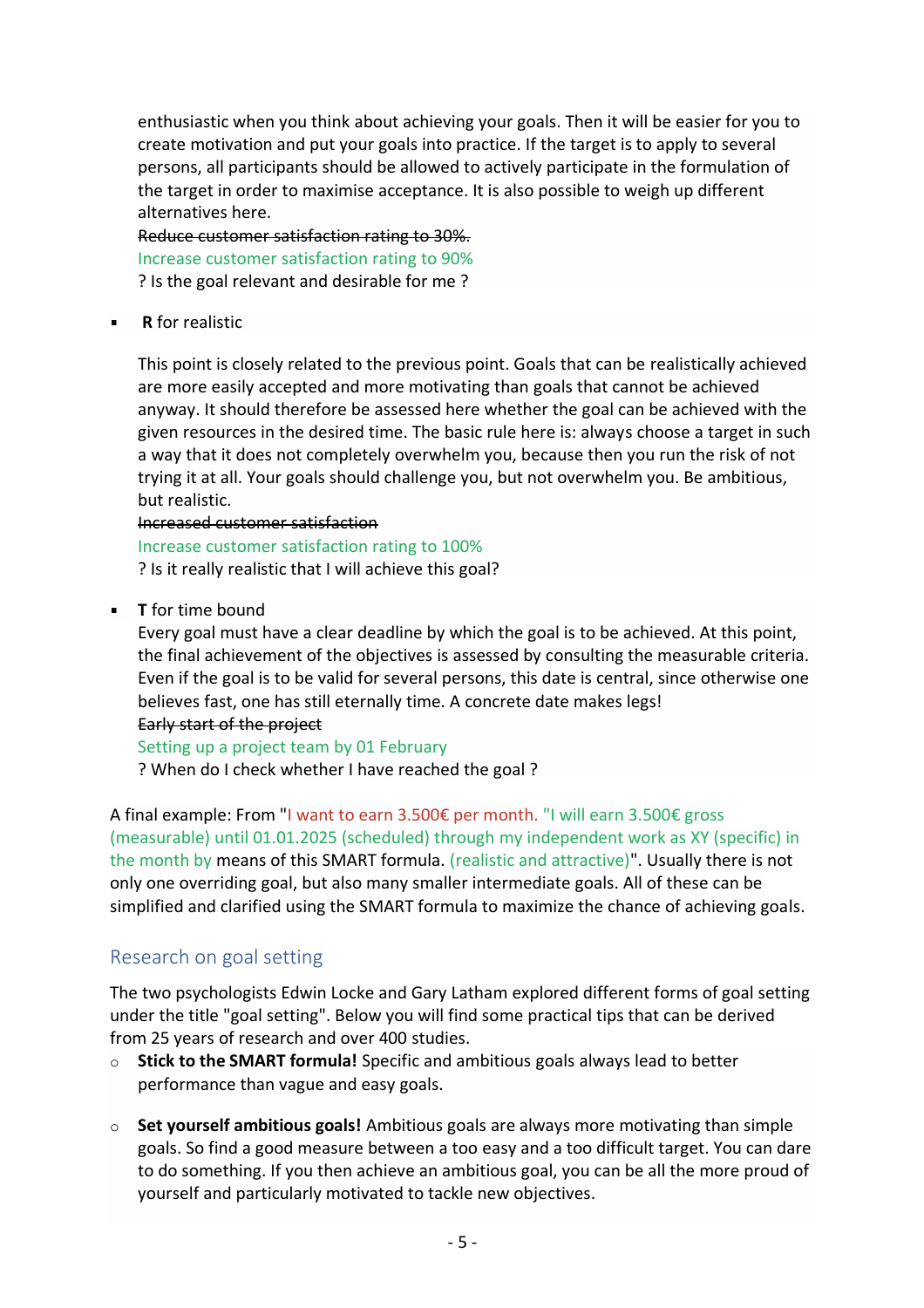- o **Always record your goals in writing!** This not only forces you to carefully consider the formulation of goals, but also increases the binding nature of the goals. You can increase this commitment by sharing the goal with colleagues or friends. After all, who wants to brag about high ambitions that they won't reach later?
- o **Provide regular feedback!** In order for you to consistently stick to your goal, it is helpful to obtain regular feedback during the process as well. You can give yourself feedback by judging how far you have come in achieving your goals (how much project budget has already been used up?) using the criteria you have defined, or you can ask another person for feedback. That can motivate!

Finally, a fitting quotation:

"Man is a purposeful being - but he usually strives too much and aims too little."

# Further information

In this TED-Talk John Doerr talks about how to set good as well as bad goals: <https://youtu.be/L4N1q4RNi9I>

# **Sources**

Locke, E. A., & Latham, G. P. (2006). New directions in goal-setting theory. Current directions in psychological science, 15(5), 265-268.

Locke, E. A., & Latham, G. P. (2002). Building a practically useful theory of goal setting and task motivation: A 35-year odyssey. American psychologist, 57(9), 705.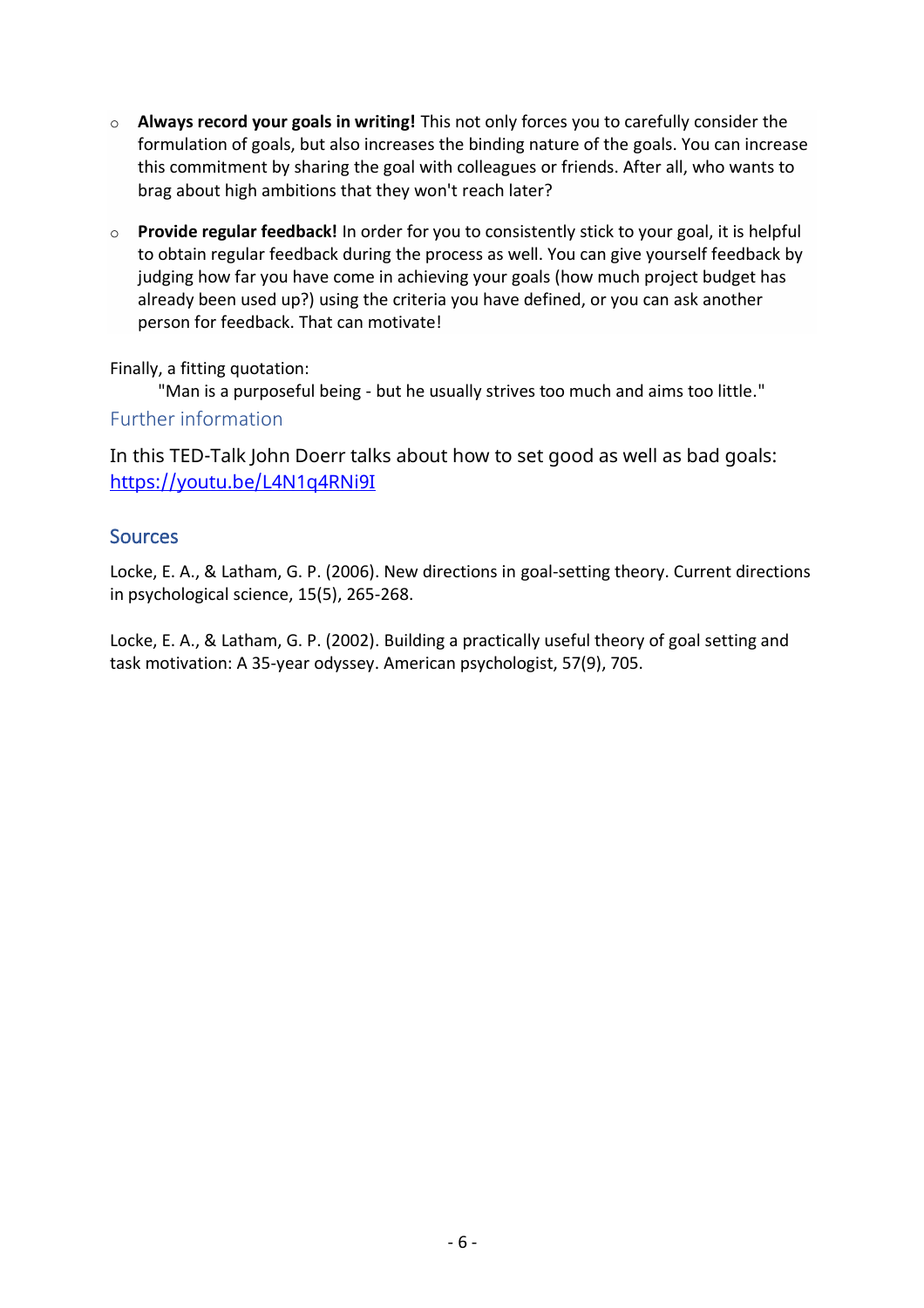# <span id="page-6-0"></span>Phases in the Change Process

## By Benjamin Höhne

## **Occasions**

- **Planning a change project**
- **Planning of a stakeholder meeting**
- **Preparation of a communication strategy**

## Outcomes

- Knows the principle of phase models in change processes
- Can design a rough strategy for a change process

# Application

- In which area is your organization currently going through a change process?
- **What phase is this change in?**
- Describe three situations/contexts in your daily work life in which you could strengthen desired behaviour in the change process through "nudges".

## Impulses

Three, four, five or seven? The models and theories do not agree on how many phases one should best distinguish in a change project, but there is agreement on that they can be divided into different phases. All models recognize that a change project requires different activities depending on its maturity level or phase.

To illustrate this idea, we consider one of the most reduced and oldest models of change processes in organizations: Kurt Lewin's **change model**. According to his ideas, a successful and sustainable change process can be divided into three phases:

- **Unfreezing**
- **Changing**
- **Refreezing**

# Unfreezing

Many people are initially hostile to change. The goal during the thawing phase is therefore to create an awareness of how the status quo is currently hampering the organisation. Old behaviours, ways of thinking, processes, people and organisational structures must be carefully examined to show employees how necessary change is for the company to create or maintain a competitive advantage in the marketplace. **Communication is particularly important during the thawing phase** so that employees are informed about the impending change, the logic behind it and the benefits for each employee.

# Change

Now that people are "defrosted," they can start moving. Lewin realized that change is a process in which the company must move into this new state. This step of change, also known as "transitioning", is characterized by the implementation of the change. At this point, the change becomes real. It is therefore also the time when most people are struggling with the new reality. It is a time of uncertainty and fear that makes it the most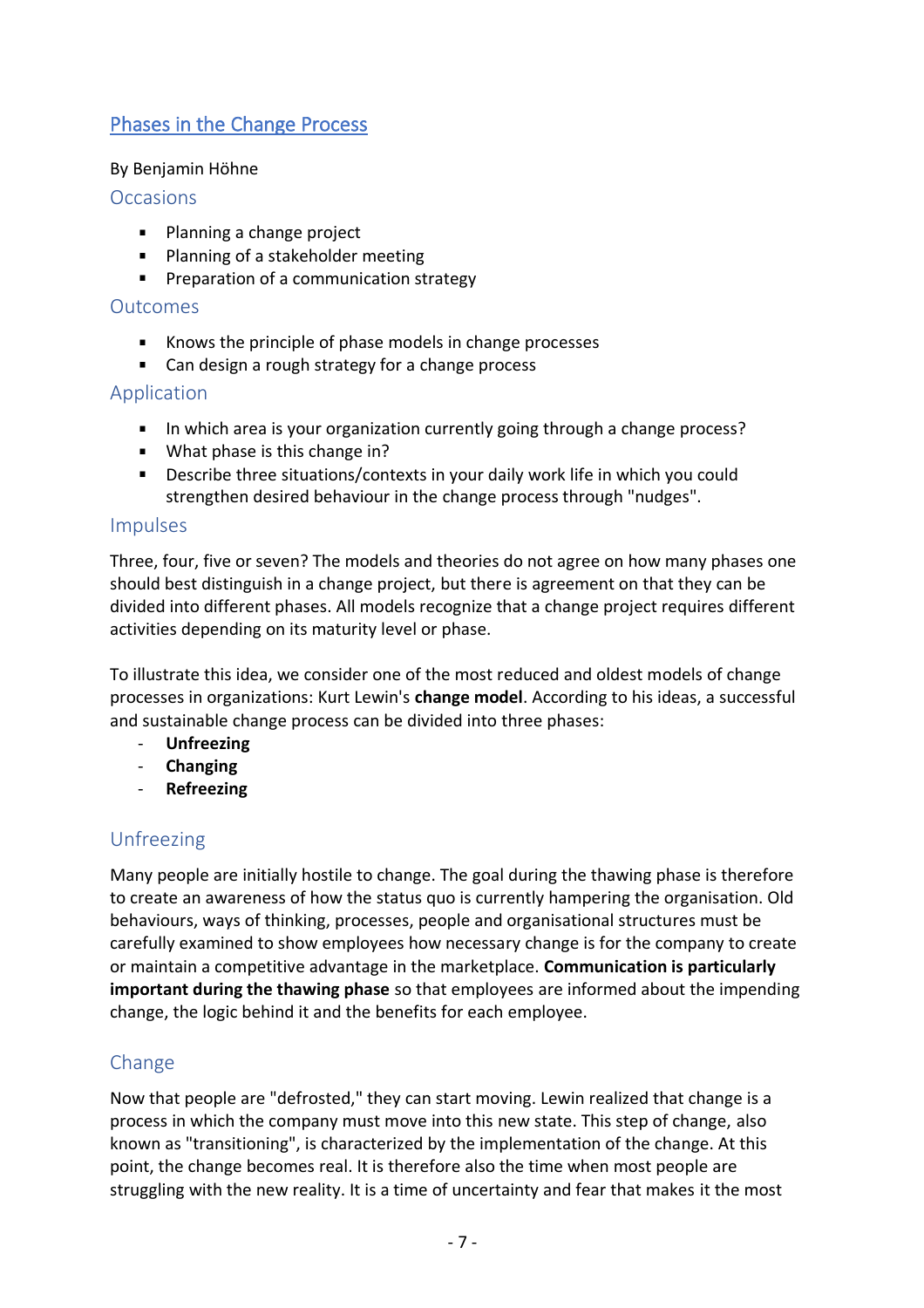difficult step. During the change step, people begin to learn the new behaviours, processes and ways of thinking. The better prepared they are for this step, the easier it is to complete it. For this reason, **education, communication, support and time are crucial for employees as** they familiarise themselves with change. Here, too, change is a process that must be carefully planned and implemented. During this process, employees should be reminded of the reasons for the change and how they will benefit once it is fully implemented.

# Refreezing

Lewin called the final phase of his change model freezing, but many call it re-freezing to symbolize the act of strengthening, stabilizing, and solidifying the new state after the change. Changes to organizational processes, goals, structures, offers or persons are accepted and frozen as a new standard or status quo. Lewin found the freezing step particularly important to ensure that people do not return to their old ways of thinking or acting before implementing the change. Efforts must be made to ensure that change is not lost, but anchored in the culture of the company and maintained as an acceptable way of thinking or acting. **Positive rewards and recognition of individual efforts** are often used to strengthen the new condition because it is believed that positively enhanced behaviour is likely to repeat itself.

# Nudging as a helpful support concept

Nudging comes from the field of behavioural economics. Specifically by the economists Richard Thaler and Cass Sunstein, who in their book "Nudge" described a concept of how the findings of behavioural economics and psychology could be used to better reinforce desired behaviours on a societal level. Put more simply, **how do I help people make better choices without restricting their freedom of choice**? With a nudge in the right direction. Such a nudge is every little feature in the environment that attracts our attention and changes our behaviour.

If you want to help people to make better decisions, one of the strongest instruments is the presentation and linking of options in everyday life, so to speak the **decision-making architecture** in an organisation. Anyone who designs the environment in which people make decisions is a decision architect. So the route you take through an IKEA or supermarket is clearly pre-planned and should encourage you to make certain purchase decisions ("nudges").

Although nudging is about preserving people's freedom of choice, a decision-making architecture cannot be neutral. Richard Thaler often refers to the example of planning meals in a school canteen. For example, children in a cafeteria more often choose the food that is presented to them first. As a cafeteria manager, you now have several options:

- **Focus on healthy options to promote healthier eating habits.**
- Start with the unhealthy options to make children fatter.
- Choose the most profitable as the first option to make the financial director happy.
- **Present the food at random, which is also a choice.**

As a decision architect, you **always** have to **make a choice**. The decision architecture is not neutral. If one is aware of these structures, one can also use their principles for the design of change processes. Especially in the phases in which new behaviour patterns are to be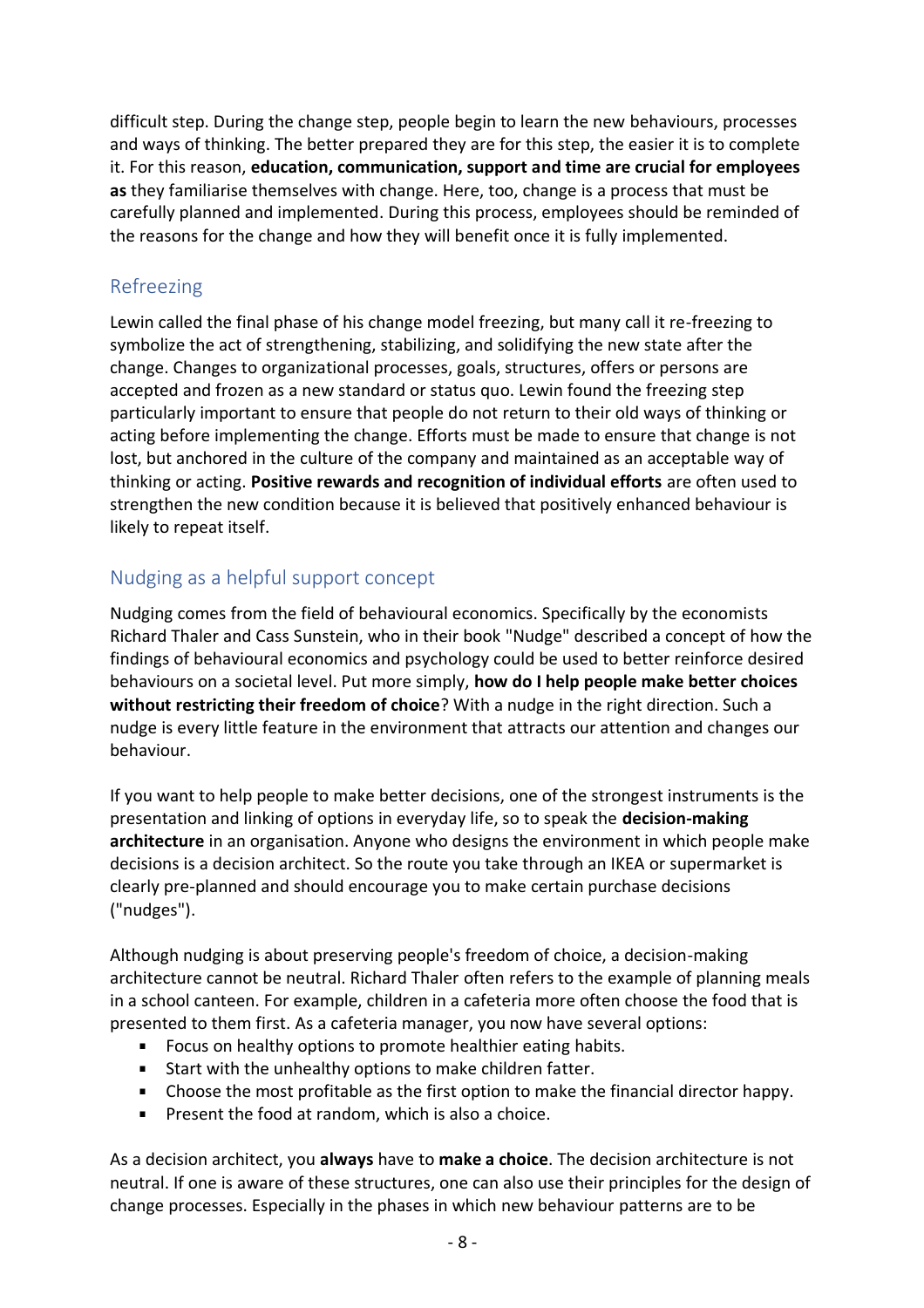practiced and strengthened, one can arrange the decision situations in everyday life as much as possible in such a way that they simplify the decision for the desired behaviour.

# Further information

A comparison of different change management models as well as their advantages and disadvantages can be found at cleverism.com: [https://www.cleverism.com/major](https://www.cleverism.com/major-approaches-models-of-change-management/)[approaches-models-of-change-management/](https://www.cleverism.com/major-approaches-models-of-change-management/)

Nudge: How to make smart decisions: [https://www.amazon.de/Nudge-Wie-kluge-Entscheidungen](https://www.amazon.de/Nudge-Wie-kluge-Entscheidungen-anst%C3%B6%C3%9Ft/dp/3548373666/)[anst%C3%B6%C3%9Ft/dp/3548373666/](https://www.amazon.de/Nudge-Wie-kluge-Entscheidungen-anst%C3%B6%C3%9Ft/dp/3548373666/)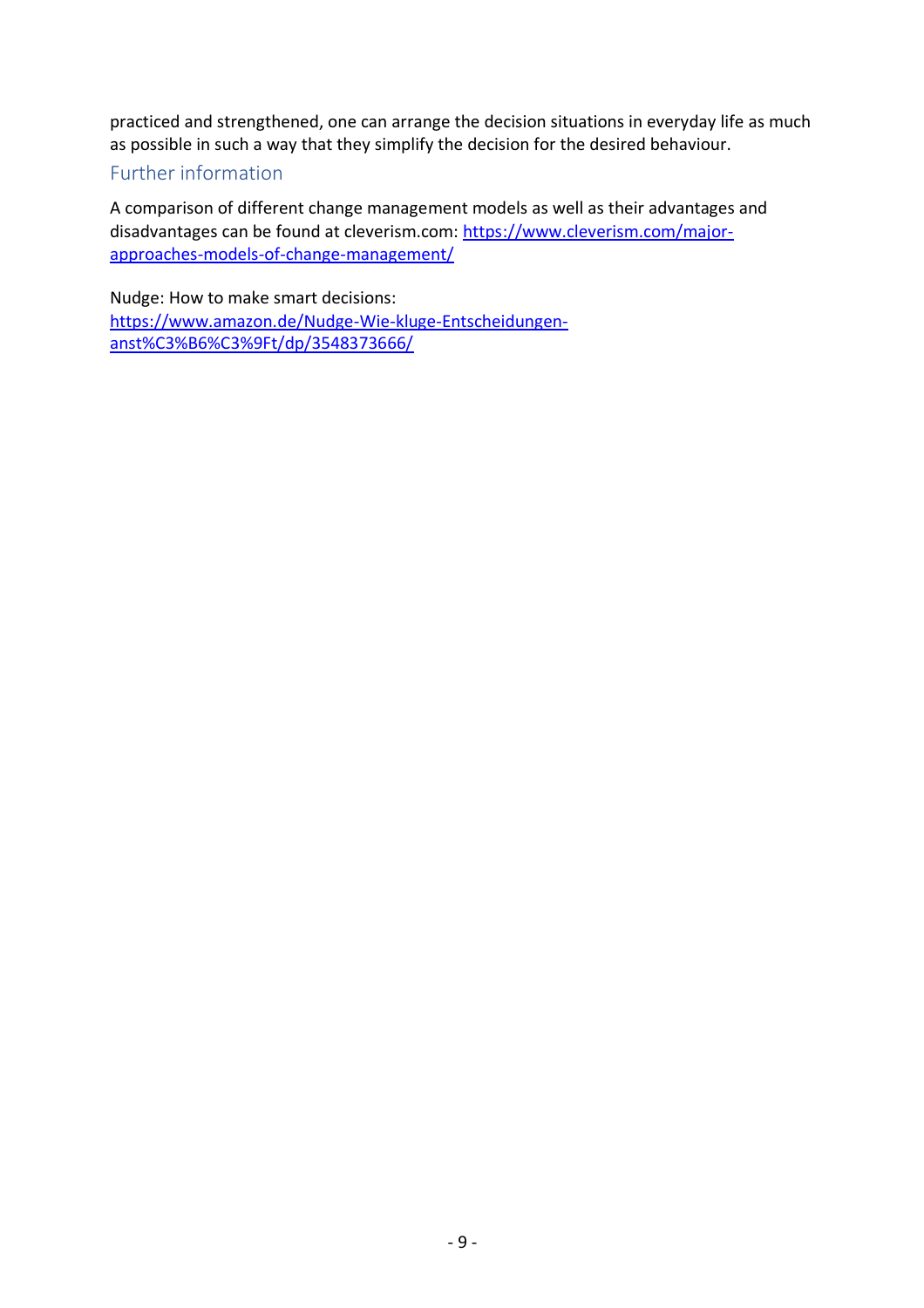# <span id="page-9-0"></span>Stakeholder Analysis

# By Benjamin Höhne

# **Occasions**

- **IDED** Identifying stakeholders in a project
- Analyse alliances and resistances in a project
- **IDENTIFY IDENTIFY** 1 dentifying common needs and interests in a project

## Outcomes

- Has an understanding of the different actors in a project
- Can develop the basis for a stakeholder strategy

# Application

Arrange the stakeholders in your project on the power interest matrix (interactive resource; alternatively on your own chart).

## Impulses

Stakeholders are all persons or groups who are affected by the activities and decisions in a project, who actively shape them or participate in them in other ways. In order to know these dependencies and to include them in the decision-making process, it is worth getting to know the stakeholders in a project better. Successful projects know who their stakeholders are and what motivates them. This is where stakeholder analysis comes in.

# Stakeholder identification

Before stakeholders can be analysed, they must be identified. For example, project participants who initially appear insignificant can gain the ability to sabotage the entire project if they are not taken into account from the outset. For example the following categories can be used as a rough scheme for classifying stakeholders:

- **Executives** are stakeholders of the parent organisation, including the project sponsor.
- **Customers** pay for the product or service (the services) that the project produces.
- The **project team** produces these products and services.
- **Experts provide** the project with expert advice and resources.
- **Investors** ensure the financing of the project.
- **Suppliers provide** external products and services.
- **State organisations** issue regulations and authorisations.
- **Committees, bodies or NGOs** approve results or want to influence decisions in the project.

# Power interest matrix

There are two primary variables that define interest groups and how they influence the project.

**Power** is the ability of the stakeholder to change or stop the project.

**Interest** is the degree of (subjective) concern with the results of the project. In other words, the size of the overlap between the needs of the stakeholder and the needs of the project.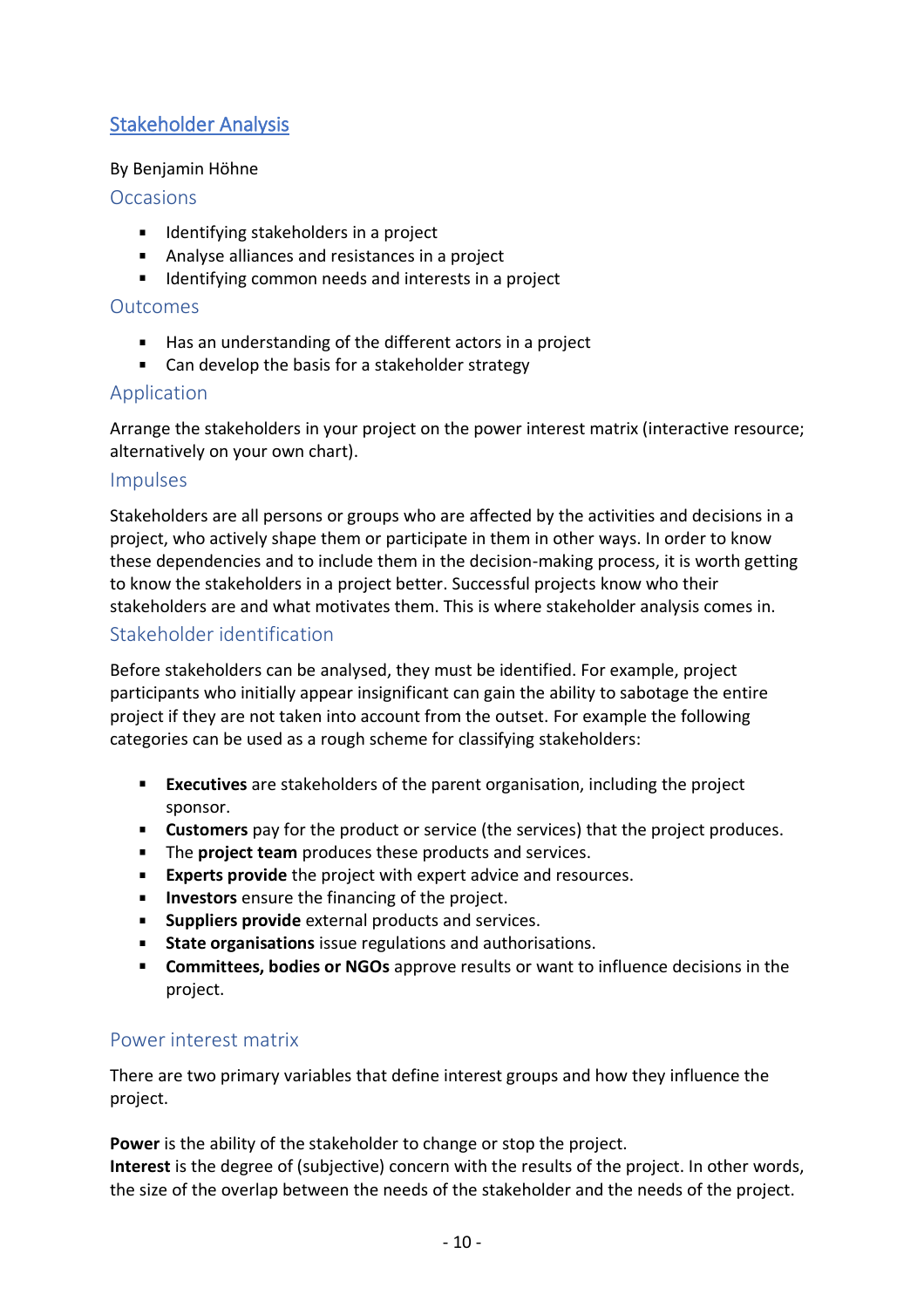For this reason, the most common method of stakeholder analysis is a **power interest matrix**. This chart may seem simple on the surface, but it provides a wealth of information about the stakeholders and how to manage them.



The four quadrants, in which each stakeholder lies, each have different leadership characteristics.

#### **Little power and interest**

Observe to ensure that they are not able to stop or modify the project.

#### **High power and little interest**

Satisfy so that the project is not endangered by a single stakeholder.

#### **Little power and high interest**

Keep informed so that these stakeholders can be won over as allies.

#### **High power and high interest**

Active leadership, as they have a great influence on the project.

For example, a state approval authority could have very high power, but very little interest in the project. They must be satisfied or they can refuse permits. Likewise, an environmental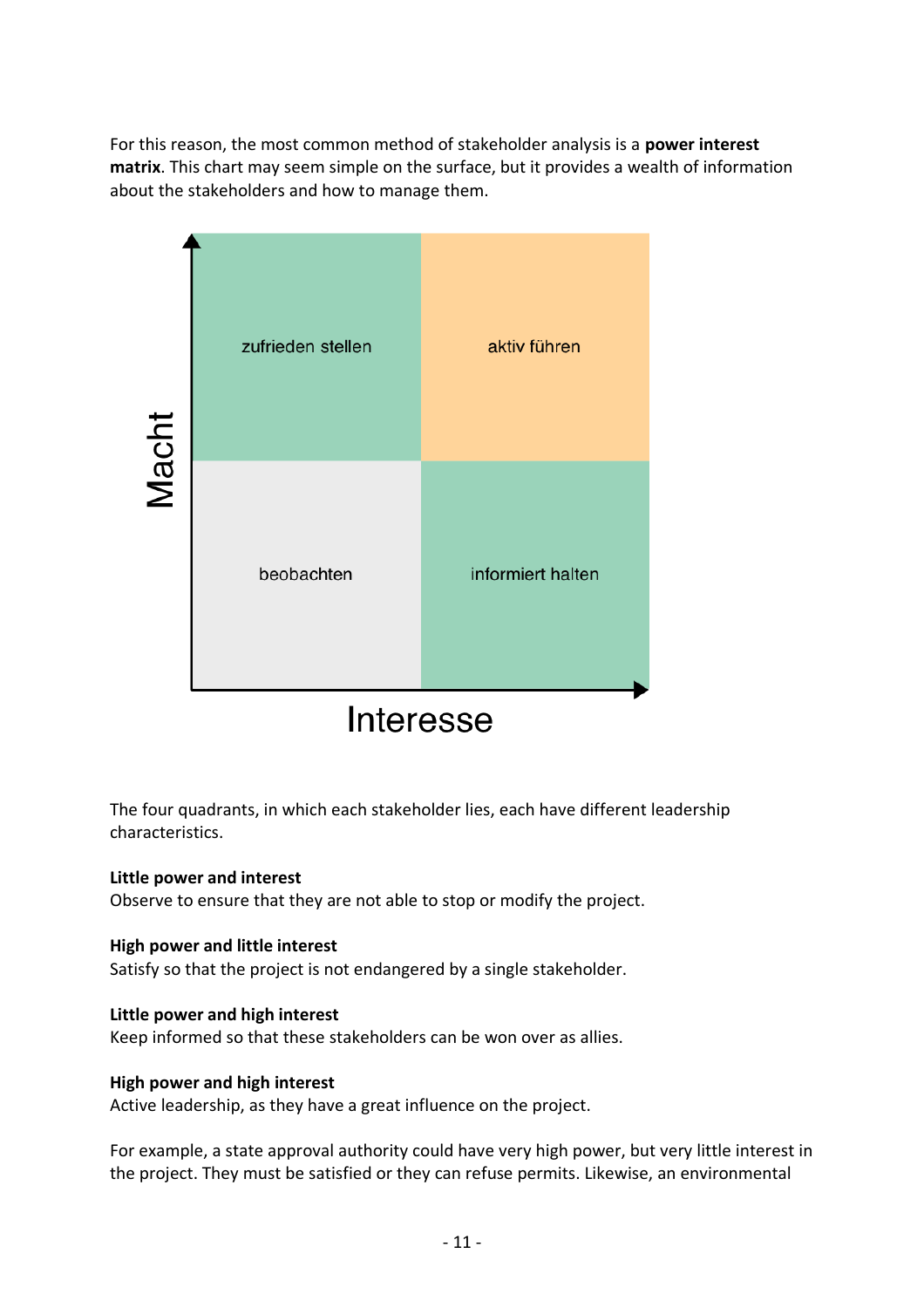protester could have very little power, but great interest. They must be kept informed so that they do not mobilise excessive resistance.

The Power-Interest Matrix contains only one point that indicates where the stakeholder is located on the chart. A larger stakeholder analysis matrix can broaden the definitions of where this power comes from, how it exercises it and what its interest in the project is.

# Support vs. Resistance

In most projects, the stakeholders play in different teams. They have different values and interests. These competing interests demand that project managers not only understand the needs and objectives of stakeholders, but also have strong conflict resolution, negotiation and communication skills. It can therefore be helpful to classify the stakeholders in this dimension as well:



By classifying the stakeholders on the continuum, current developments or objectives can also be visualized with arrows of varying strength.

Various category systems can be used to understand the motives and needs of stakeholders. For a rough overview, one can refer to the following overarching needs for Reiss in order to recognize possible needs of the project stakeholders.

**Acceptance** - the need to be appreciated. **Curiosity** - the need to acquire knowledge. **Food** - the need for food **Family** - the need to take care of one's descendants. **Honor** - the need to remain true to the usual values of one's own group. **Idealism** - the need for social justice **Independence** - the need for independence and personal responsibility **Order** - the need for structured, established and conventional environments **Physical activity** - the need to train one's own body. **Power** - the need for will control **Romanticism** - the need for mating or sex. **Saving** - the need to collect something. **Social contact** - the need for relationship with other people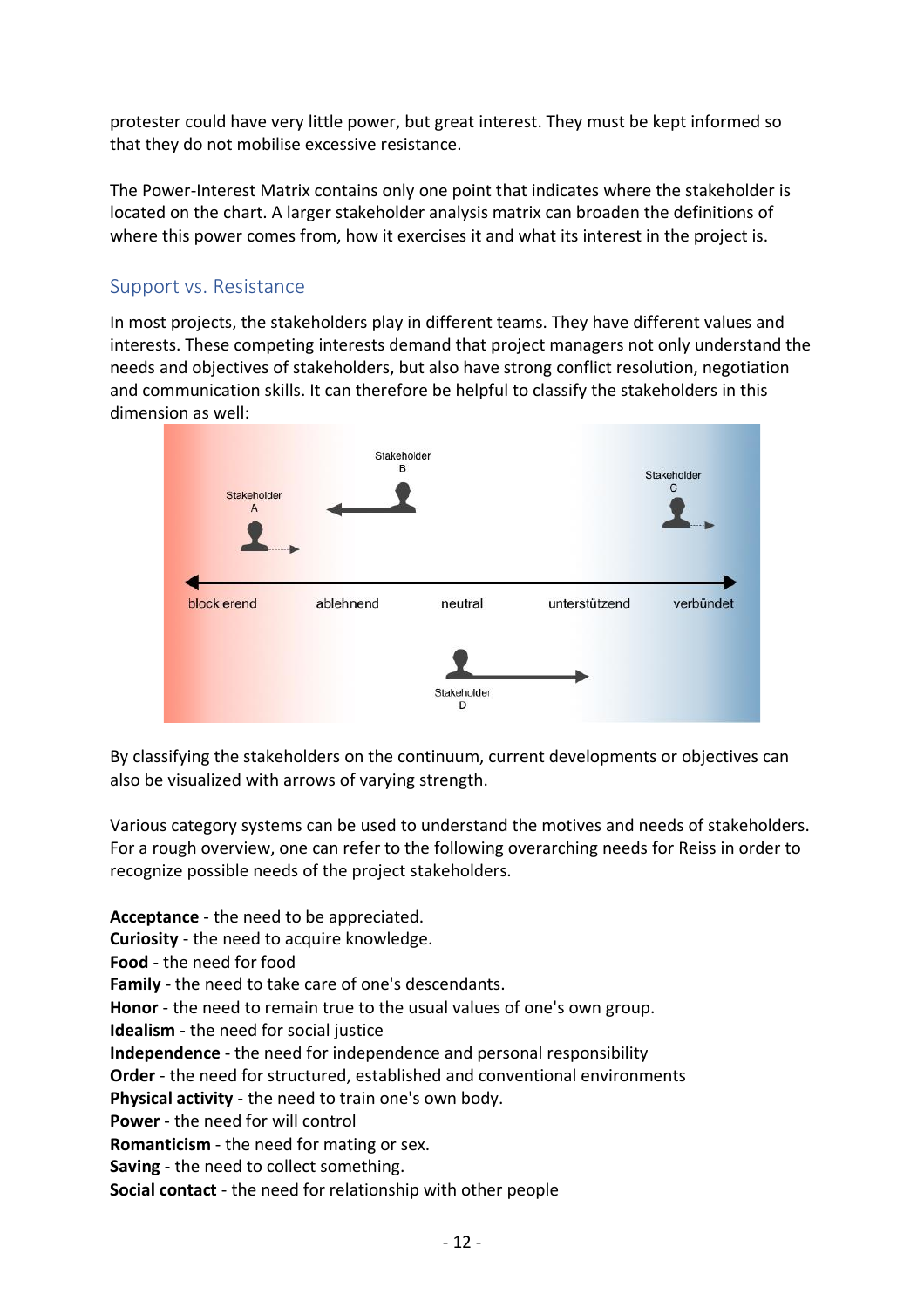**Social status** - the need for social meaning **Silence** - the need to be safe and protected. **Revenge** - the need to strike back against another person.

# Further information

If the stakeholders of a project are to be worked out in a workshop with other participants, a more comprehensive procedure is worthwhile, as explained for example in this video from "More than Metrics": <https://www.youtube.com/watch?v=eqZfiTp1HZw>

A good introduction to the most important principles of stakeholder management can be found at the Association for Project Management: [https://www.apm.org.uk/resources/find-a](https://www.apm.org.uk/resources/find-a-resource/stakeholder-engagement/key-principles/)[resource/stakeholder-engagement/key-principles/](https://www.apm.org.uk/resources/find-a-resource/stakeholder-engagement/key-principles/)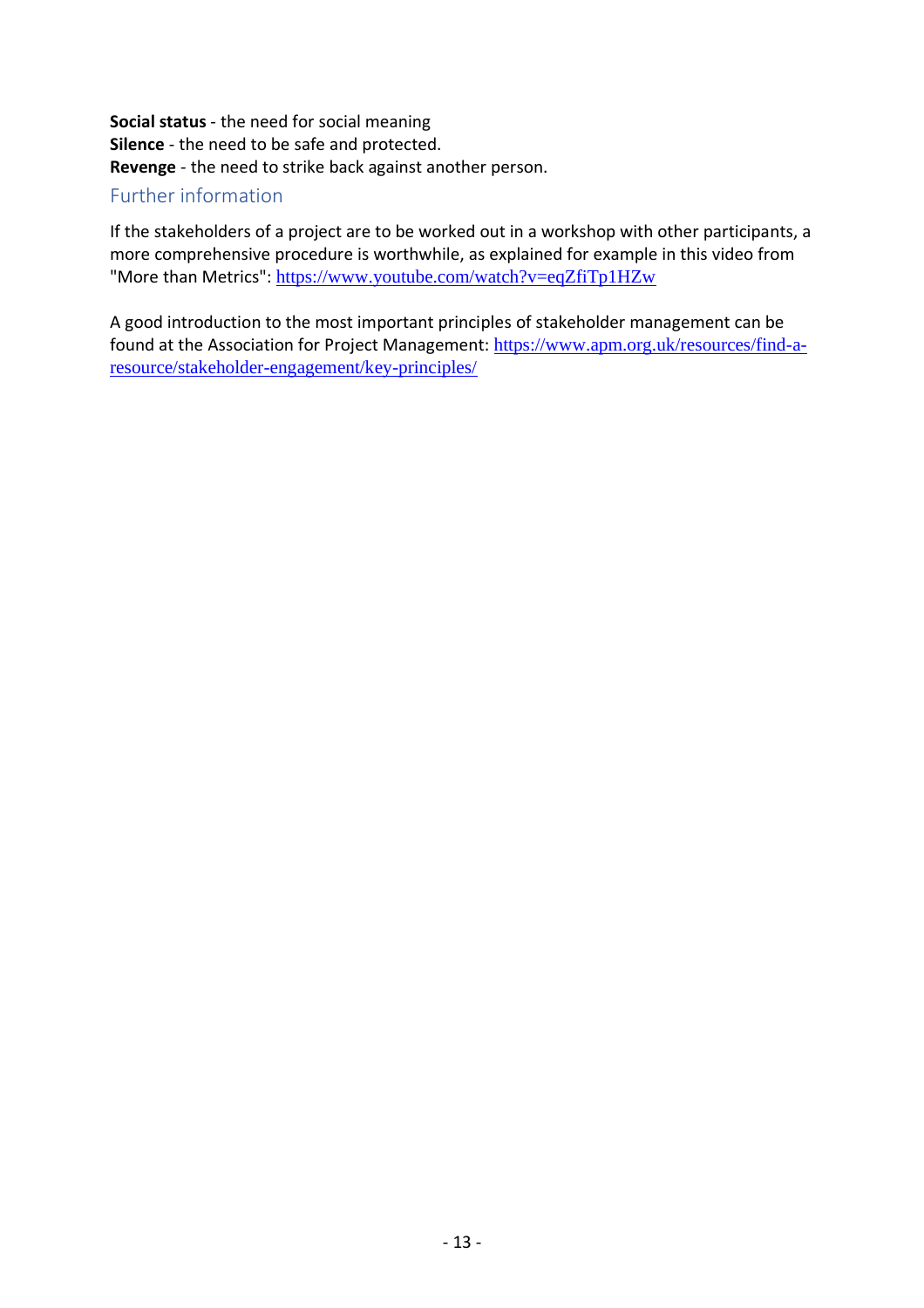# <span id="page-13-0"></span>Stage Gate Process

## By Peter Heßbrüggen

## **Occasions**

- Generate and evaluate ideas
- Stimulating innovative projects and getting them off the ground
- **Managing and sustaining innovative projects**

#### **Outcomes**

- o Can describe the most important gates of an innovation process
- o Can identify ideas that are suitable for an innovation process
- $\circ$  Can motivate his environment to contribute ideas for an innovation process

# Application

#### Needs

- In which areas do you see a need?
- With which existing solutions are many people extremely dissatisfied?

#### Ideas

**What idea would you like to suggest?** 

#### Challenge

What challenging questions can you formulate to inspire your team to look for ideas?

Support

- How can you create an environment to stimulate ideas for innovative incremental improvements?
- How can you create an environment to stimulate radical and disruptive ideas?

# Impulses

# Stage Gate Innovation Process according to Cooper

The Stage-Gate model was developed by [Robert G. Cooper to](https://de.wikipedia.org/w/index.php?title=Robert_G._Cooper&action=edit&redlink=1) significantly optimize innovation and development processes. The model pursues a number of objectives which have either not been taken into account in the development processes to date or have only been taken into account to a suboptimal extent. So the goals consist in:

- Quality improvement of the process performance
- **Sharper focus and better prioritisation**
- **Parallel process handling at high speed**
- Use of a cross-departmental team
- Explicit inclusion of market orientation and market assessment
- Detailed information gathering and forecasting in the development phase
- Creating products with competitive advantages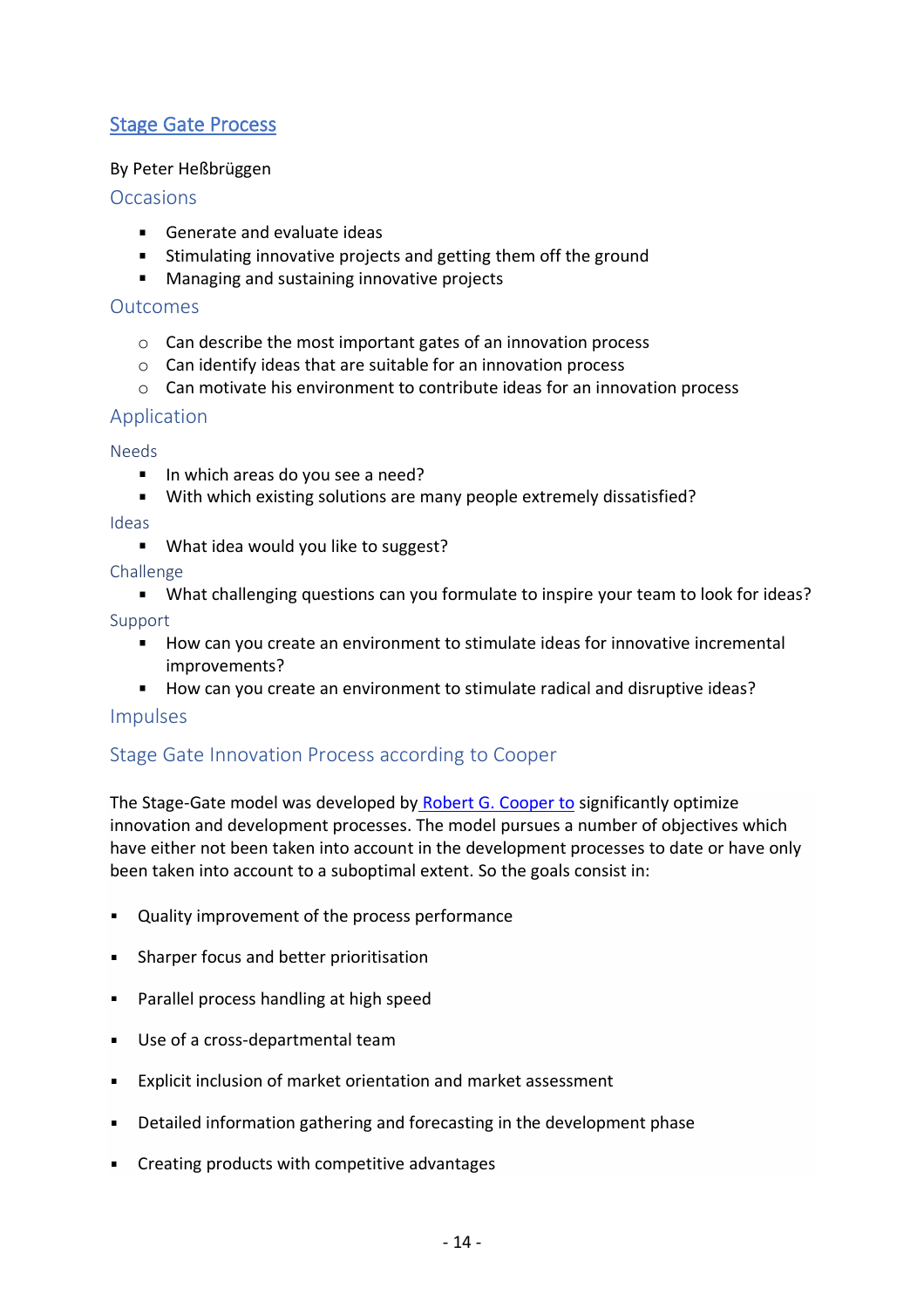Like many other development models, the Stage Gate process has undergone an update and evolution, but this is more aimed at companies that already have a solid practical experience with Cooper's process. (Wikipedia)

There are very different types of Stage Gate processes. A simple form is shown in the following figure.



# Superstructure

The Stage Gate process divides a development project into several individual stages and socalled [gates.](https://de.wikipedia.org/wiki/Quality_Gate) The division into the individual sections is carried out logically, so that an innovation at the beginning of the Stage Gate process is first analysed with regard to its technical and economic quality, before it is handed over to development and brought to series maturity and subsequent market launch. The number of sections varies depending on the needs of the industry or individual companies; for example, ten sections are not uncommon in aggregate projects in the automotive industry, while the Cooper standard is four to six sections. The central component of Cooper's model are gates, which are positioned between the individual sections and act as milestones. Before a project team can tackle the tasks of the next section, a decision is made within the gates as to whether the project should be continued or abandoned. The project is measured against pre-defined results and criteria that must be demonstrated. Usually, this project evaluation is carried out by managers in the various departments who control the resources required by the project team for the next stage.

The Stage Gate process developed by Cooper varies depending on the expected economic risk. As shown in the figure: Optimized Stage Gate Process according to Cooper (Robert G. Cooper, Edgett, and Kleinschmidt 2002), cases with a lower risk are assessed on the basis of the business case. There are only two decision events; so-called gates. In gate 1, the ideas are viewed and compared with the evaluation criteria (mandatory and optional criteria). As a result, a case can be terminated as in any gate (KILL) or accepted for a later time on resubmission (HOLD) or for the next phase (GO). In Gate 2 the facts from the business case are evaluated and after an implementation phase a review is carried out. Additional gates will be provided for projects with a larger scope and risk. After the initial screen, a more comprehensive preliminary analysis of the product scope and benefits is carried out and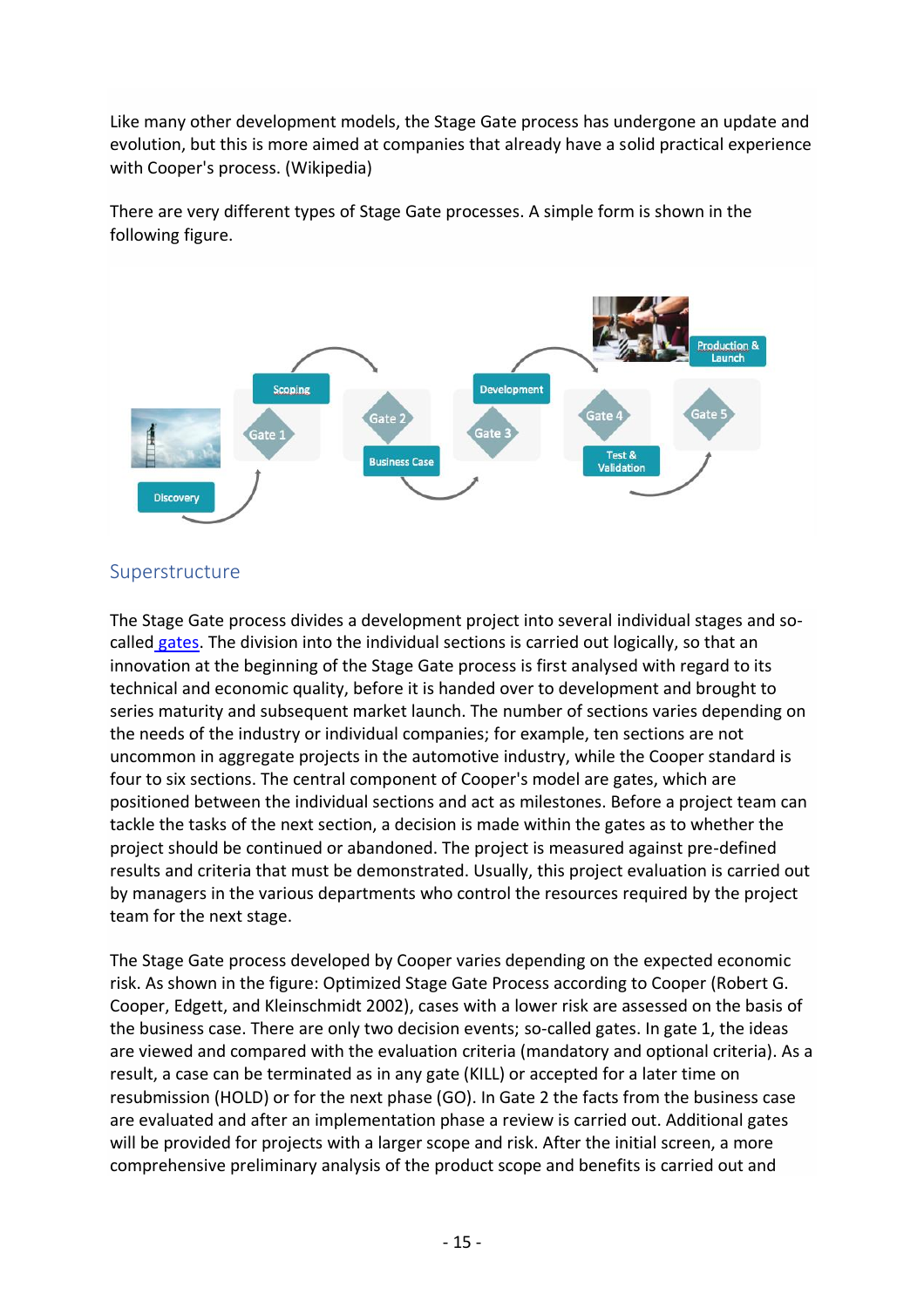evaluated in the second screen. In addition, the system prototype is evaluated in the Gate Post Development Preview before the product launch.



# Alternative models

In recent years, the stage-gate process has come under fire: in view of the growing pace of innovation, the process is too linear, not adaptive enough and does not encourage experimentation.

Methods of design thinking promise a dynamic and agile approach. Nevertheless, the basic consideration of scheduling certain gates as thresholds and review steps is helpful in establishing a transparent and continuous process that promotes the company's ability to innovate.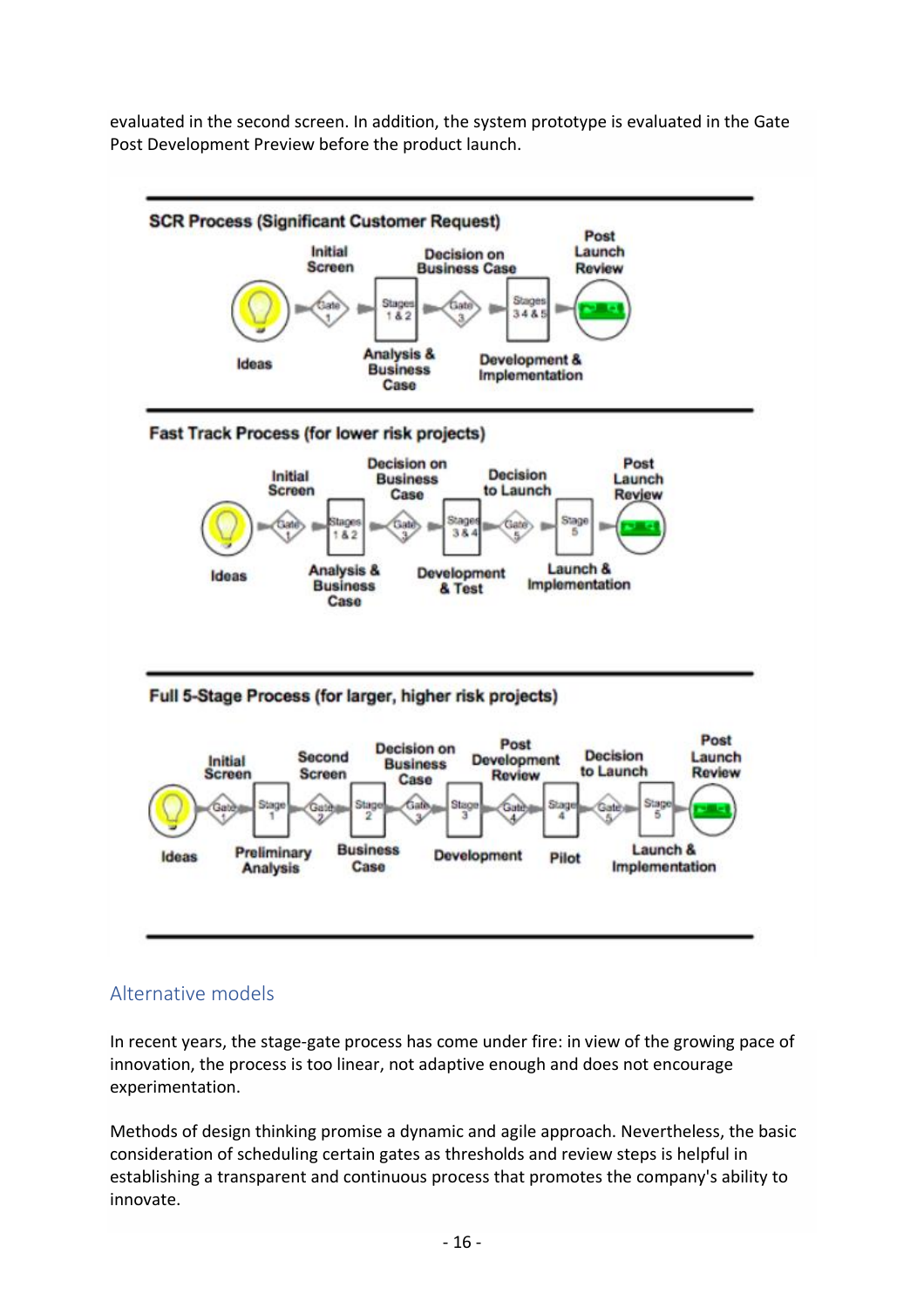A further development of the Stage Gate process and combination with elements of agile learning was depicted in Peter Heßbrüggen's **Sustainable Generation Model.** A learning card on Sustainable [Innovation Design](http://academy.agile-learning.eu/med_lcard/sustainable-innovation-design/) be used as an alternative.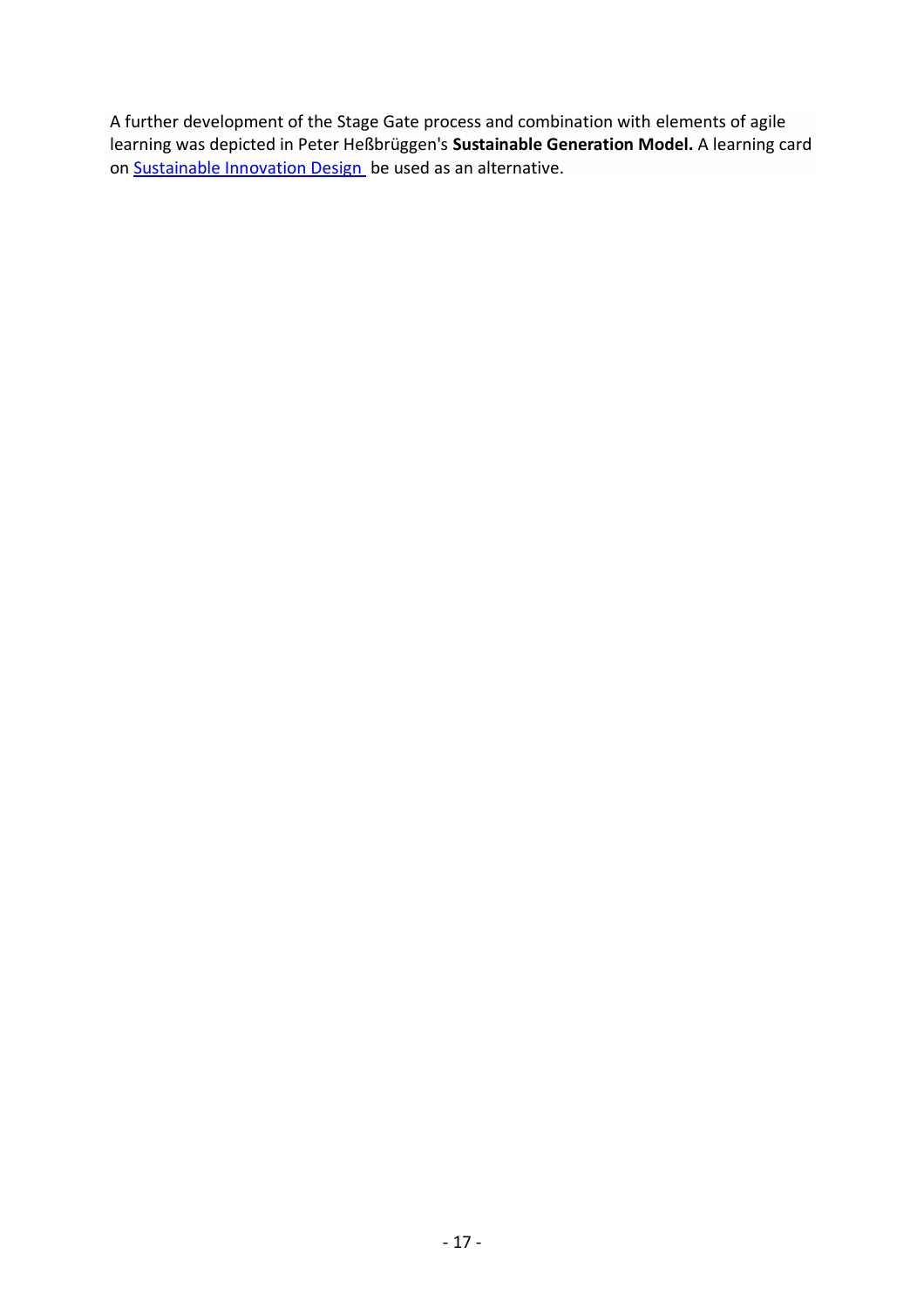# <span id="page-17-0"></span>Storytelling Method

## By Sandra Bräutigam

## **Occasions**

- **Development of a strategy for corporate communication**
- **Preparation of a marketing measure**
- **Preparation of a change process**

## **Outcomes**

- $\circ$  Can clearly describe what makes the storytelling method a communication tool.
- $\circ$  Can decide whether the storytelling method is suitable as an instrument for planned corporate communications
- $\circ$  Can decide whether the storytelling method is suitable as an instrument for the planned marketing measure

## Application

Aims

- What is the purpose of your presentation of information as a story?
- Which target group(s) do you want to reach?

Texture

- **Specify the speaking style and narrative voice for the target audience.**
- Which communication media and channels do you want to use?

#### Texture

- **•** Define the beginning of your story.
- Define the middle of your story.
- Define the ending of your story.

#### Impulses

Storytelling is old and modern at the same time and enjoys increasing popularity in the corporate context. Storytelling describes the telling of stories as a means of memorably conveying experience. This can be factual knowledge, but also beliefs or values.

A good story is entertaining, stirring, and memorable! People love stories. But what makes a good story?

First of all, it is necessary to distinguish between the two possible uses of storytelling as a method of corporate communication. One is the strategic use for your own corporate mission / corporate identity. The history of the company, the tradition of the brand or the values of the company play a role here. This provides employees with an opportunity to identify themselves.

However, this learning card deals mainly with storytelling as a marketing measure. The aim here is usually to communicate with the (potential) customer. Trend researcher Matthias Horx says:

Marketing tomorrow means telling a story about people who have set themselves the goal of creating something that people really love and need. Because it's unusually beautiful. Or solves real problems...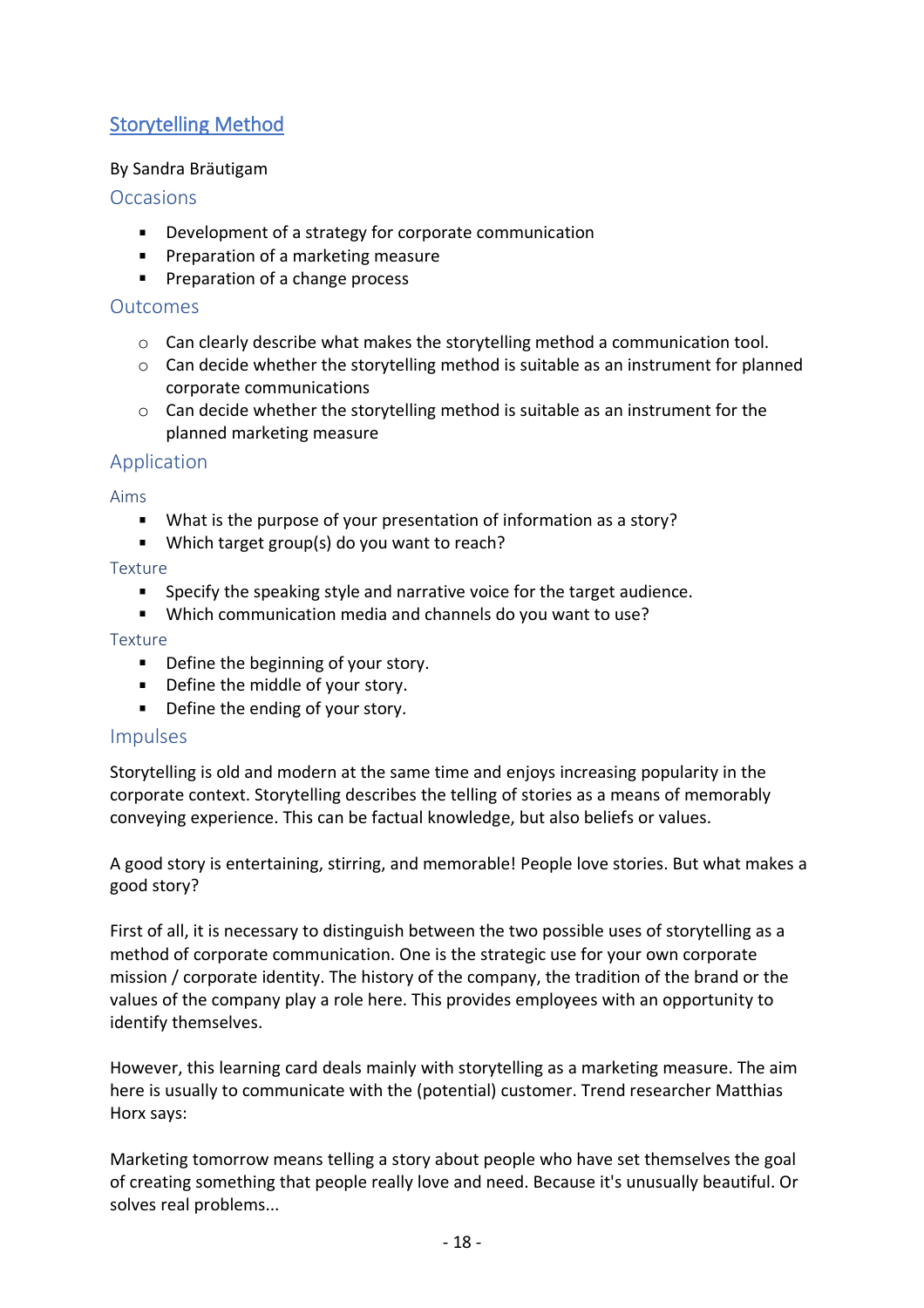So that one does not achieve the opposite of the desired with a bad story, several questions must be clarified in the preparation:

What's the target? Sounds banal, but it's central. You have to know what you want to achieve with a story and you have to focus on this goal again and again during the development of the story!

Who is the target group? Who belongs to your target group? How do you want to reach these people?

The further questions on form and format will be illustrated with an example:

37-year-old Anna K. tries to live health-consciously with her family without being dogmatic. Anna is a food technologist and works for PizGO, a well-known manufacturer of frozen foods. The vegetarian PizGo pizza is also very popular at home, and her two boys even eat broccoli.

However, Anna is worried that the frozen pizza contains a lot of salt. When even the youngest creates a whole pizza on his own, Anna K. puts her mind to make the product healthier! Many weeks of hard work in the new technology centre, which PizGO has built up for the continuous improvement of its products, followed. But success does not come. The pizza becomes either tasteless or spoils quickly.

But one evening when she is cooking for the salad dressing and she only has a small rest of sea salt crystals left over, Anna comes up with an idea! She goes back to the lab and works all night. The next morning, she holds the evidence in her hands. With the new process, PizGO can reduce the salt content of the Tk pizza by 20 %. Thank you, Anna!

# Communication attitudes

# 1. The **field report**

A (fairly) true story told by 'real' people, i.e. customers or employees. In the example of Anna K., the employee and the new recipe at PizGO should actually exist. The home story and the sole attribution of the invention to Anna can be invented.

# 2. The **Reference Report**

A true story told about real customers. Here real experiences with the product / the company are presented as success.

#### 3. The **fictional story**

Large corporations use it, when not a single product, but rather the brand is advertised with emotions. E.g. Youtube-Video "BAUHAUS Why it has to be good." The effort is high. If it is well done, however, you have the only type of advertising that is clicked on voluntarily.

#### 4. The **company or product history**

Should always be available as a self-portrayal. Values and self-image (traditional, young, innovative, etc.) are objectified as development history.

For 1. and 2. it is particularly effective to start with problems that had to be overcome.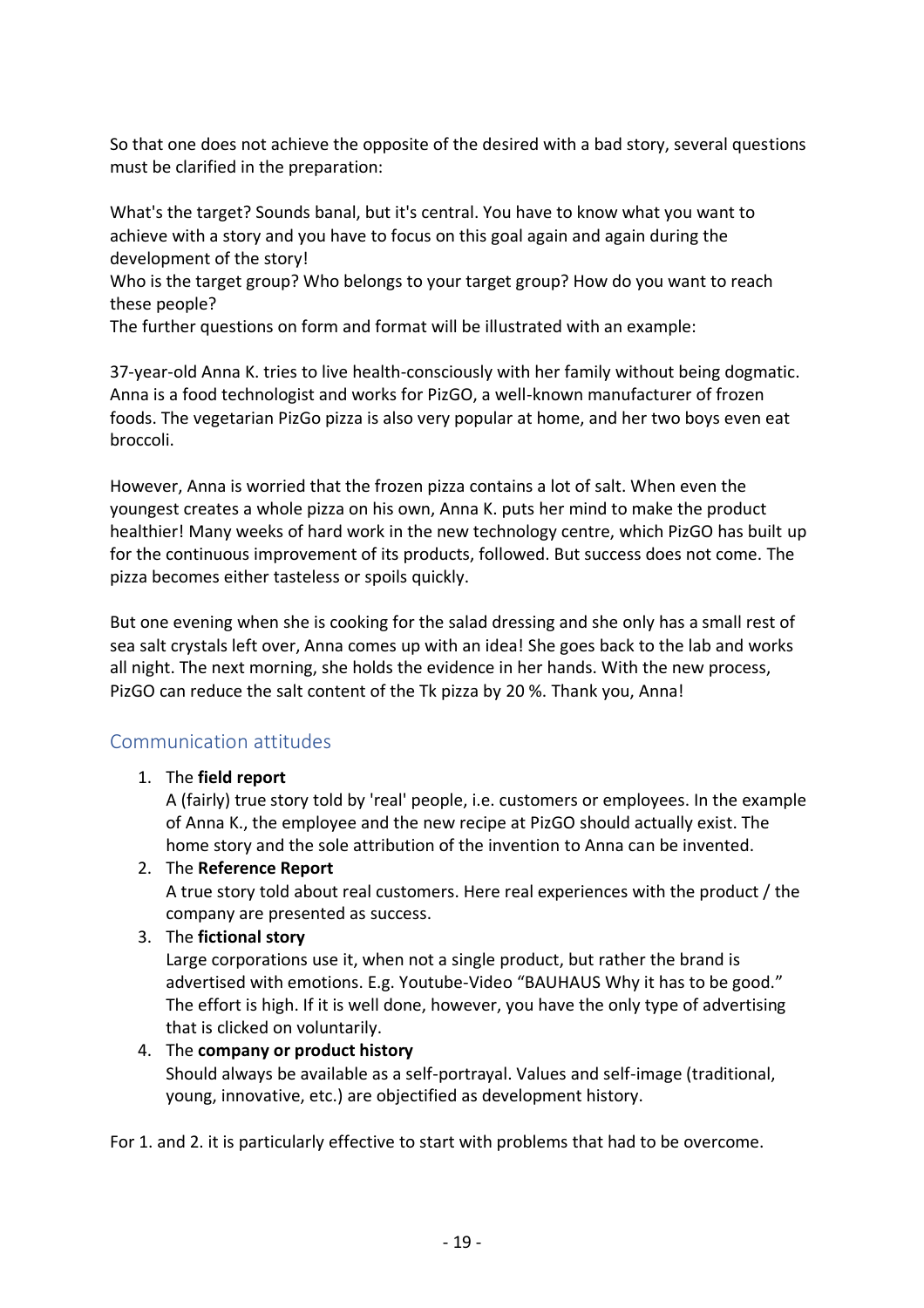# How do you tell a good story?

A story should captivate and remain in memory. For this the production company needs a person as the leading actor! No product, no machine can really reach the emotions of the customer. If a character has a motive and a goal, you can fever with it.

#### Superstructure

The hero's journey: The American myth researcher Joseph Campbell had noticed certain similarities in the stories of different peoples. From this he derived the basic structure of the 'Hero's Journey', which can be found in many books (Odyssey, Harry Potter) or movies (Star Wars). The plot is divided into three stages. BEGINNING - MIDDLE - END.

#### **START**

The heroine in the familiar world and the call of adventure. First you experience Anna K. in her existence (age, family, job). But there's already a shortage. Something is missing or there is a longing (healthy living).

**CENTRE**

A point of no return, the adventure begins, friends and enemies. Anna puts it in her head, she is supported, gives everything, fails (peak of tension).

#### **E** CONCLUSIONS

The final change for the better and recognition of the heroic deed. Anna finds a new recipe and the company thanks her.

#### **Narrative voice**

In the case of Anna K., it is a mixture of narrative voices. There is the personal narrative voice "... it worms Anna K...".

But also the general narrative perspective "...in the new technology centre that PizGO has built up for the continuous improvement of its products" and "Thank you, Anna!

This seemingly neutral narrative perspective is often used in company or product stories. Company histories are presented on the basis of successes, product histories often on the basis of setbacks. For example, an employee of the company can tell with a "I" voice how difficult it was to develop the new product.

In the reference report, the first-person vote is usually used ("I recommend the product...").

This also explains why an interview – often used in field reports – is rarely exiting. There is no tension between beginning, middle, end and hardly any surprises.

The fictional narrative is open to all perspectives, it can also only be worked with images and music.

#### How do you communicate the story?

The means of communication of a story are language, image, sound and film. This applies both to the company's website and the customer magazine, newsletter and social media. Which media are used depends on the goal, the target group and the type of campaign.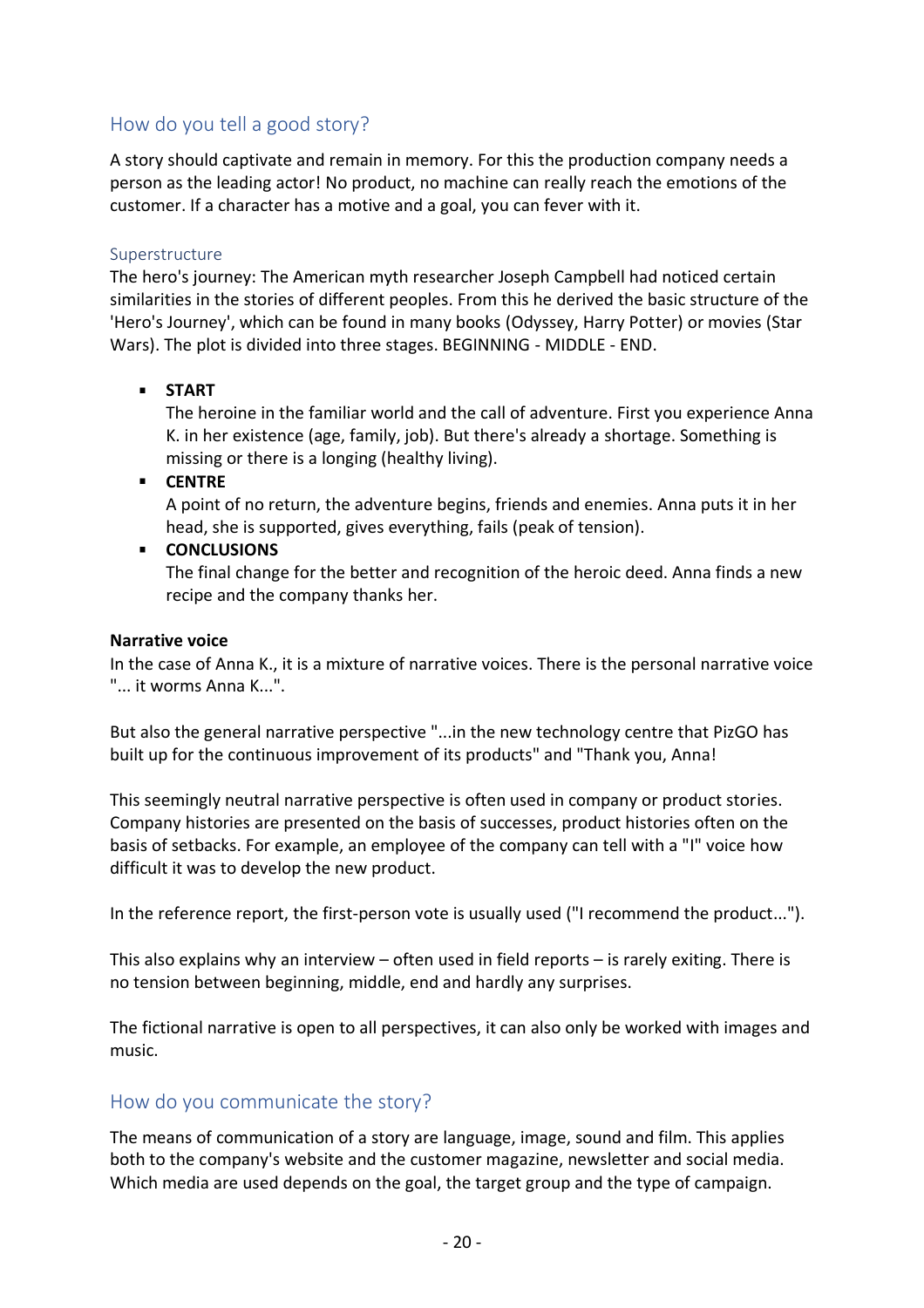There can either be a direction, from the company to the customers, or there can be an opportunity for interaction.

Companies are increasingly trying to include their target group. This ranges from comments in the company's own blog to user entries on the Facebook page to raffle campaigns (Coca Cola awarded free tickets for the premiere of Skyfall if certain obstacles were overcome within a few seconds) or viral marketing (millions of clicks for Google India). The interactive storytelling, in which the users become actors, can also work with a graphic (e.g. with mouseover for multimedia content) or a quiz.

There are no limits to the future of storytelling towards storyliving, i.e. making the stories personal and tangible.

# Further information

- **Uber Taxi Uses Big Data of Customers**
- Pepsi kidnapped in [augmented reality](https://www.youtube.com/watch?time_continue=96&v=Go9rf9GmYpM)
- Daimler works with an  $influencer$  (dog) in the 360 $^{\circ}$  video
- **Energy bar Cliff Bar integrates the user via clickable links [\(Liquid Storytelling\)](https://www.youtube.com/watch?time_continue=2&v=6zDuNaEN7O0)**
- Columbia Outdoor used geotargeting to record the user's location, select the current weather and show the user a cloud or sun motif associated with an invitation to buy flip-flops or rain jackets.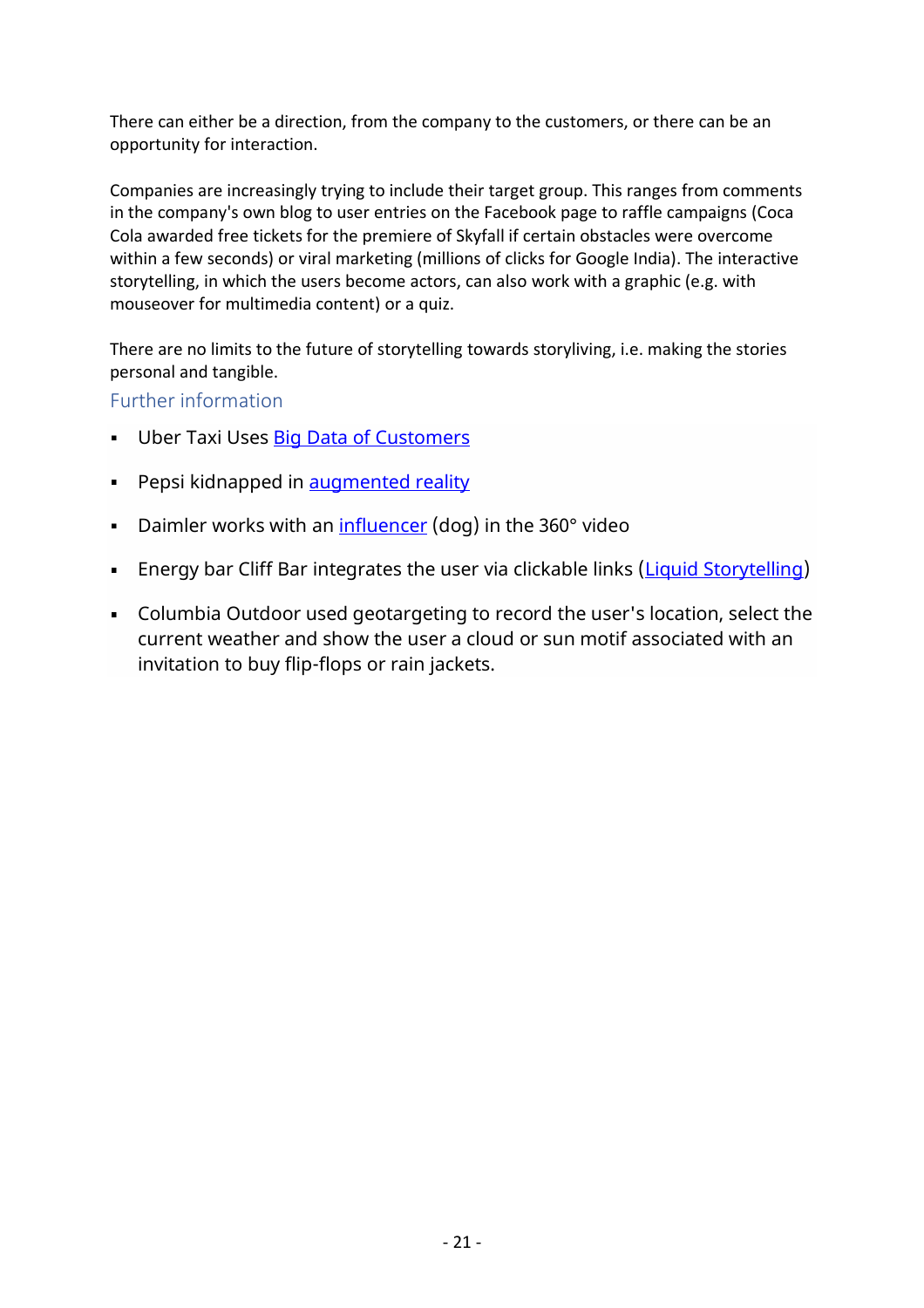# <span id="page-21-0"></span>Positive Error Culture

#### By Eve Müller

## **Occasions**

- **Analysis of your own conversational style**
- **Development of a strategy for corporate communication**
- Preparation of a difficult/conflict conversation

## Outcomes

- o Can evaluate an established error culture.
- o Can name own fields of development in dealing with mistakes.
- o Can outline a workable plan for dealing with similar mistakes.

# Application

#### Past mistake

Please outline a mistake that has happened to you in your everyday professional life and which you can still remember (e.g. actors and incidents).

#### Established mistake culture

■ How did you handle this mistake in your team/project? Evaluate the established error culture using the four aspects: Searching for guilt or causes; punishment or improvement; negative emotion or objectivity; togetherness or antagonism.

Fields of development

What exactly would you describe as improvable behaviour on your part in dealing with mistakes?

#### Solution proposal

How do you behave the next time you get into such a situation to follow the principles of a positive error culture?

# Impulses

# Errors around mistakes

o Bad luck!

Mistakes are not predetermined by luck or bad luck, but are caused by humans.

o Failures are fateful!

Mistakes can have serious consequences. However, a fatal course is not due to fate, but to a bad handling of mistakes.

#### o Guilty parties must be sought and punished!

If culprits are sought, personalisation and emotionalisation take place. The danger of repetition errors is great. In order to get to the bottom of the problem, the causes of the mistakes must be identified and corrected.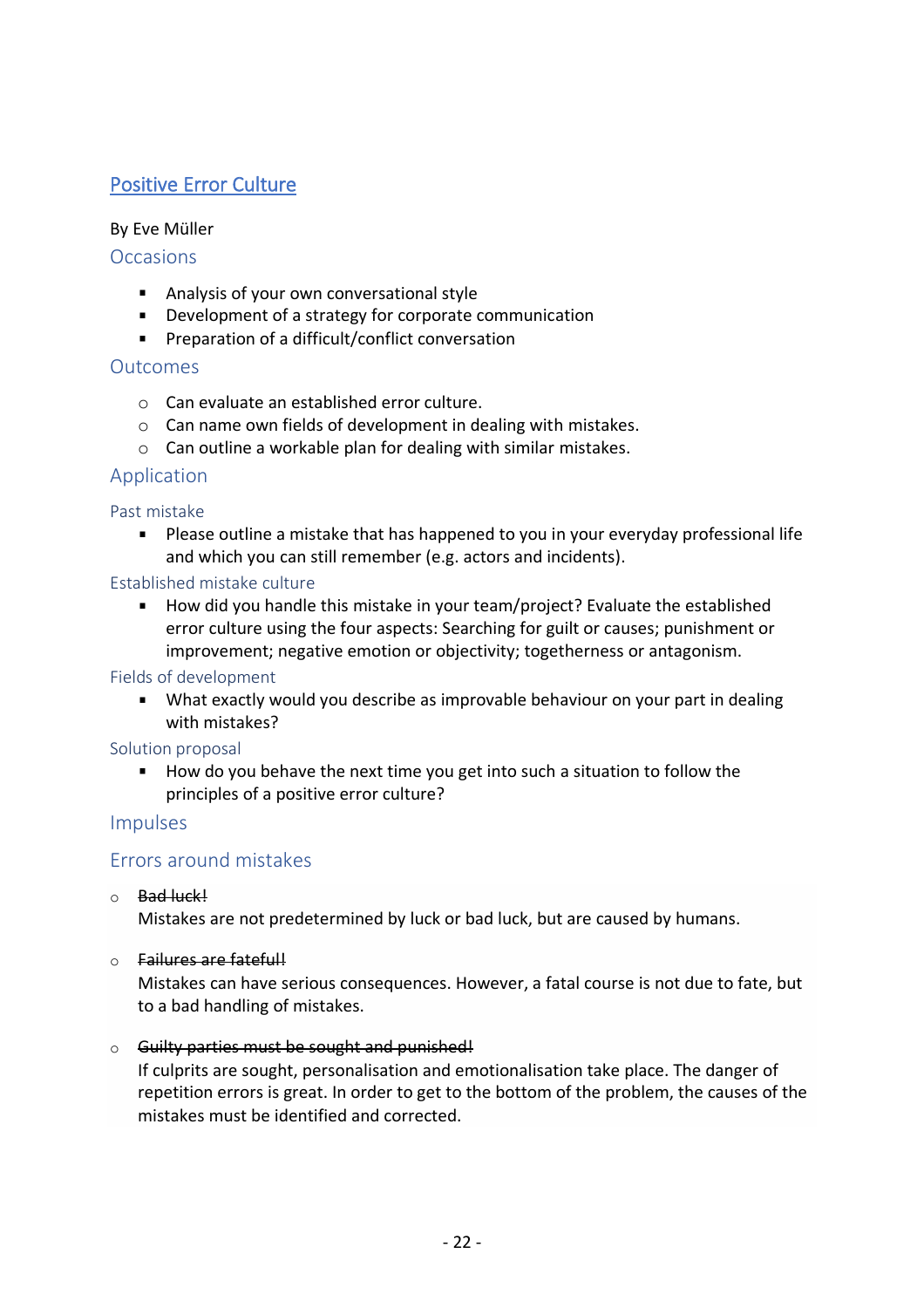# Positive error culture

A culture of error usually develops by chance as a result of many years of cooperation between different people within a social unit - be it a family, a circle of friends or a company. These error cultures can develop very differently depending on the area of life, since they are largely determined by their members. Companies are increasingly striving not to leave the culture of error to chance, but to consciously design it constructively.

[Interactive Resource - Presentation "Aspects of a Positive Error Culture]

Elke Schüttelkopf defines a total of three pillars of error culture. In addition to values and norms - i.e. the guiding principles lived in dealing with mistakes - and the necessary mental, emotional, social and methodical competencies of the employees, it is especially the instruments at company level that are decisive for whether competent employees can implement the desired values and norms. The following dimensions are important here:

- o **A basis of trust** should be built up in the company that makes objective solution orientation possible in a dialogue based on partnership.
- $\circ$  Particularly expensive or risky mistakes should be avoided as far as possible. A high level of **error avoidance** is achieved in particular through expert error perception and effective error prevention.
- o With a high level of **error-friendliness,** errors and error situations are consciously promoted. Allowing such situations makes it possible to advance innovation and learning processes.
- o The extent to which employees **develop new skills determines to a** large extent the organisational maturity for learning, which creates innovative knowledge and potential for success through problem analysis and willingness to change.

In order to assess the quality of an established culture of error, all three pillars (values and norms, competences, instruments) must be taken into account. The intention to implement constructive error management remains ineffective if the necessary skills and instruments are lacking. On the other hand, even the best instruments are not sufficient if there is a lack of approval and implementation capability.

Effective error management requires a positive error culture:

*"Even establishing a good system can be a mistake if no corresponding error culture is lived. Well meant, but the wrong way.* " (Hochreither).

#### Mistakes as an opportunity

Hand on your heart: Even in a positive error culture, nobody is happy about a mistake! Nevertheless, mistakes have not only a negative but also a positive side. Mistakes often turn out to be opportunities if they are dealt with constructively and improvements are derived. Particularly in innovation management, mistakes are part of the daily routine and usually